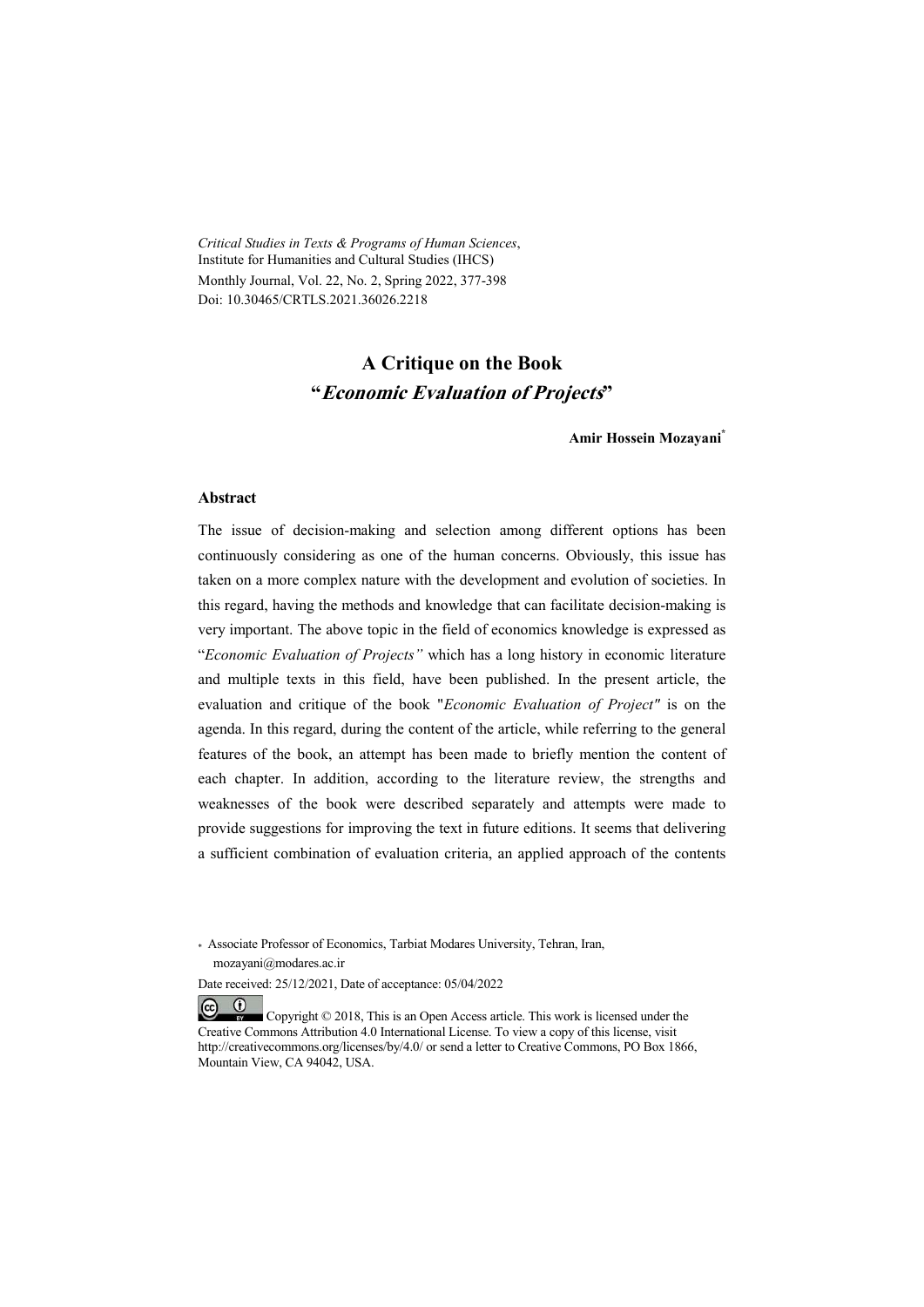and delivering a manual for applying related soft wares, are among distinguished aspects of the book.

Keywords: Economic Evaluation of Projects, Engineering Economics, Comfar and Islamic Contracts.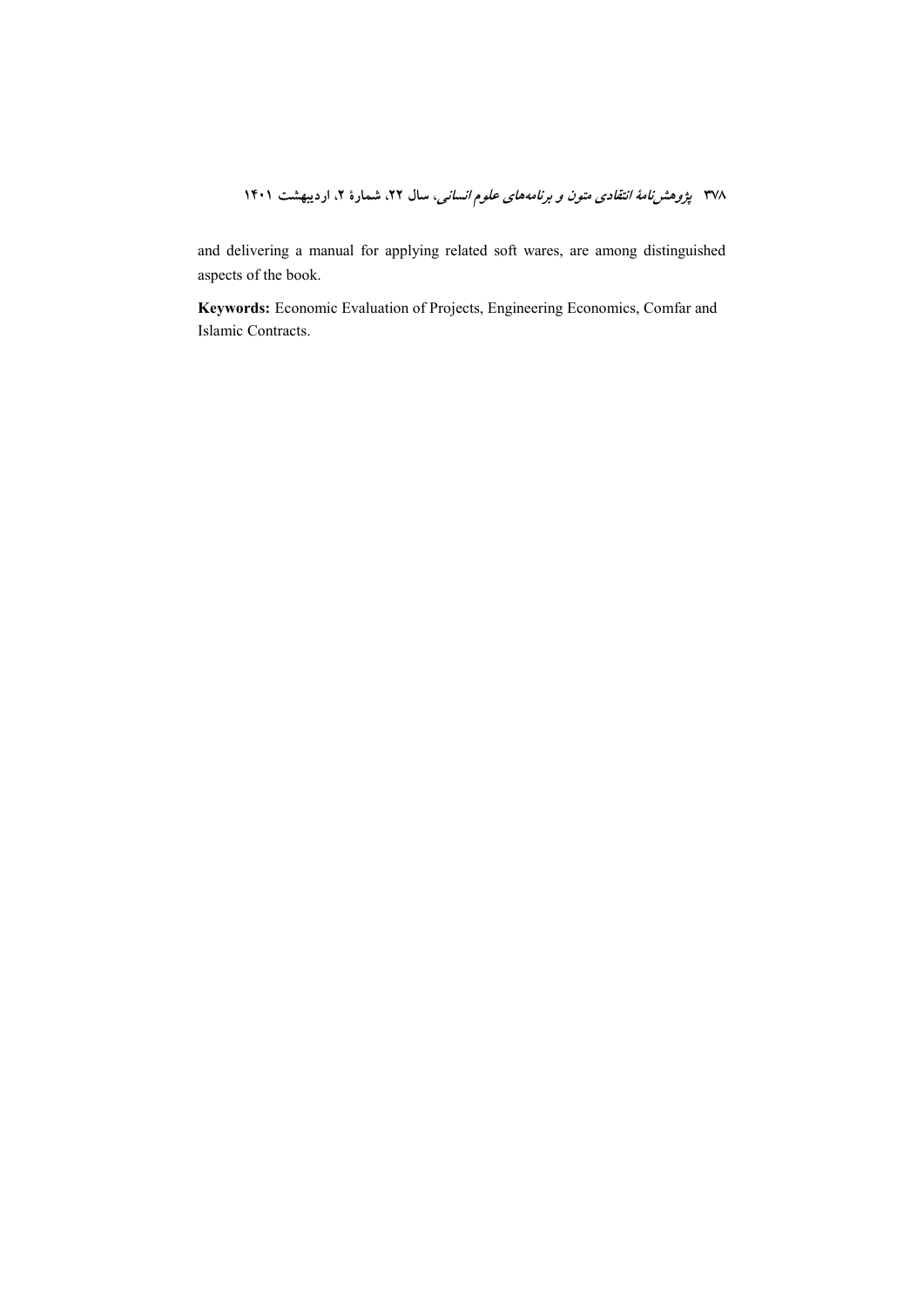*پژوهشنامهٔ انتقادی متون و برنامههای علوم انسانی،* پژوهشگاه علوم انسانی و مطالعات فرهنگی ماهنامهٔ علمی (مقالهٔ علمی ــ یژوهشی)، سال ۲۲، شمارهٔ ۲، اردیبهشت ۱۴۰۱، ۳۷۹ ـ ۳۹۸

بررسی و نقد کتاب ارزيابي اقتصادي طرحها

امير حسين مزيني\*

#### جكيده

مقوله تصمیمگیری و انتخاب پیوسته یکی از دغدغه های بشر بوده و می باشد. این موضـوع با پیشرفتهای جوامع ماهیتی پیچیده تر به خود گرفته است. در این راستا در اختیار داشــتن دانش و روشی که بتواند تصمیم گیـری را تســهیل نمایـد بسـیار حـایز اهمیـت مـی باشــد. موضوع فوق در حوزه اقتصاد و در زمینه انتخاب گزینه های بهینه سرمایه گـذاری در قالــب بحث ارزیابی اقتصادی طرحها مورد بررسی قرار می گیرد کـه سـابقهای دیرینـه در ادبیـات .<br>اقتصادی دارد و متون متعددی نیز در این عرصه بــه چــاب رســیده اســت. در مقالــه حاضــ ارزیابی و نقد کتاب "ارزیابی اقتصادی طرحهـا" در دسـتور کـار قـرار دارد. در ایــن راسـتا ضمن اشاره به ویژگیهای کلی کتاب تلاش شـده محتـوای هـر یـک از فصـول بـه اجمـال مورداشاره قرار گرفته و نقاط قوت و ضعف کتاب تشریح گــردد و پیشــنهاداتی نیــز جهــت ارتقاء متن در ویرایشهای آتی ارایه شود. ارایه مجموعه ای قابل قبـول از معیارهـای ارزیـابی طرح، توجه به ابعاد کاربردی مباحث در قالب ذکر مثالها و تمـرین هـای متعـدد و آمـوزش .<br>نحوه استفاده از نرم افزارهای تخصصی، را می توان از ویژگیهای برجسته کتاب دانست. **کلیدواژهها:** ارزیابی اقتصادی طرحها، اقتصاد مهندسی، کامفار و عقود اسلامی.

> \* دانشیار، اقتصاد، دانشگاه تربیت مدرس، تهران، ایران، mozayani@modares.ac.ir تاريخ دريافت: ۰/۰/۱۰/۰۴، تاريخ يذيرش: ۱۴۰۱/۰۱/۱۶

Copyright © 2018, This is an Open Access article distributed under the terms of the Creative Commons Attribution 4.0 International, which permits others to download this work, share it with others and Adapt the material for any purpose.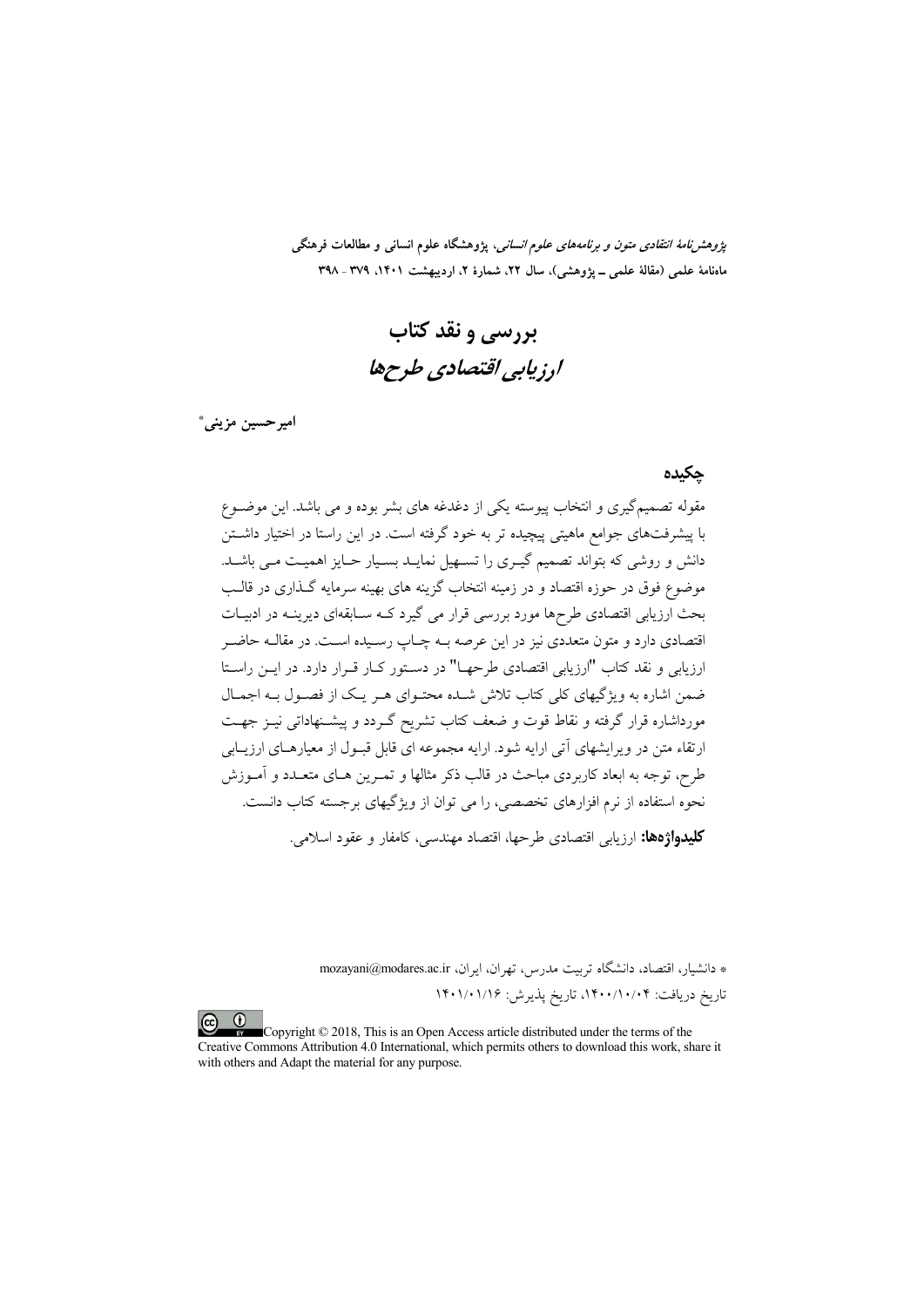### 1. مقدمه

شرایط حاکم بر حیات انسانها همچون محدودیت منابع، در اختیار نداشـتن اطلاعــات کامــل از تحـولات پیرامـونی، ناآگـاهی از آینـده و ... پیوسـته بشـر را در معـرض انتخـاب میـان گزینههای مختلف و اتخاذ بهترین تصمیم درخصوص انتخـاب و عملیـاتی نمـودن گزینــهٔ مطلوب قرار داده است. در این شرایط دسترسی به ابزارها، روشها و دانشــی کــه بتوانــد او را در مدیریت این چالش پاری رساند پیوسته از اهمیت بسـزایی برخـوردار بـوده اسـت. ایــن بحث در فعالیتهای اقتصادی بسیار نمود می یابد. در این حوزه بدیهیترین معیار برای اتخـاذ هرگونه تصمیمی، مقایسه میان هزینههای اجرای تصمیم و منافع (مـورد انتظـار از) آن اسـت كه از آن به تجزيه و تحليـل هزينــه – فايــده يــاد مــىشــود. در مباحـث اقتصــادي ازجملــه حوزههایی که بحث فوق بهخوبی در آن مصداق مییابد تصـمیم گیـری و سیاسـتگـذاری درخصوص طرحهای اقتصادی و سرمایهگذاری مترتب بر آنهاست که در آنها هـدف اصـلی کسب سود مادی و انتفاع اقتصادی است.

موضوع فوق در علم اقتصاد در قالب بحث ارزيـابي اقتصـادي طـرحهـا و بــه تعبيــري اقتصاد مهندسی مورد بررسی قرار می گیرد کـه سـابقهای دیرینـه در ادبیـات اقتصـادی دارد. سابقه این بحث (بصورت مدون) به اواخر قرن نوزدهم میلادی بازمیگـردد. امـا مهــمتــرین اقدام در این زمینه را می توان به فردی به نام گرانت (Eugene L. Grant) با انتشار کتابی با نــام مبانی اقتصاد مهندسی (Principles of Engineering Economics) در سال ۱۹۳۰ نسبت داد. این کتاب اولین کتابی بود که مولفه های اقتصادی را شناسایی و روشـهای کمّـی اقتصـاد مهندسی را عرضه کرد تا با کمک آنها امکان مقایسـهٔ اقتصـادی چنـد طـرح سـرمایهگـذاری فراهم آيد (مزيني، ١٣٩٤، ٣-٣).

در ايران سابقه بحث در زمينه توليد متون علمـي در حـوزه اقتصـاد مهندسـي و ارزيـابي اقتصــادي طــرحهــا حــداقل بــه ســه دهــه قبــل بــاز مــي گــردد (ســلطاني، ١٣۶٩) و (سیدمطهری، ۱۳۷۴). در این رابطه متون متعددی به چاپ رسیده است. برخی (بـا شــدت و ضعف متفاوت) با پرداختن به مفاهیم و موضوعات پایه تلاش نموده اند تصویری از کلیـات موضوع و روشها و رویکردهای موجود در ادبیات موضوع ارایـه دهنـد (احمـدیان،۱۳۸۲) و (جعفری صمیمی ، ۱۳۷۶). برخی متون به پاره ای از موضوعات پرداخته انـد کـه کــمتـر در متون دیگر مشاهد می شود. همچون مقوله اسـتهلاک (اکبـری،۱۳۸۲)، ابعـاد و رویکردهــای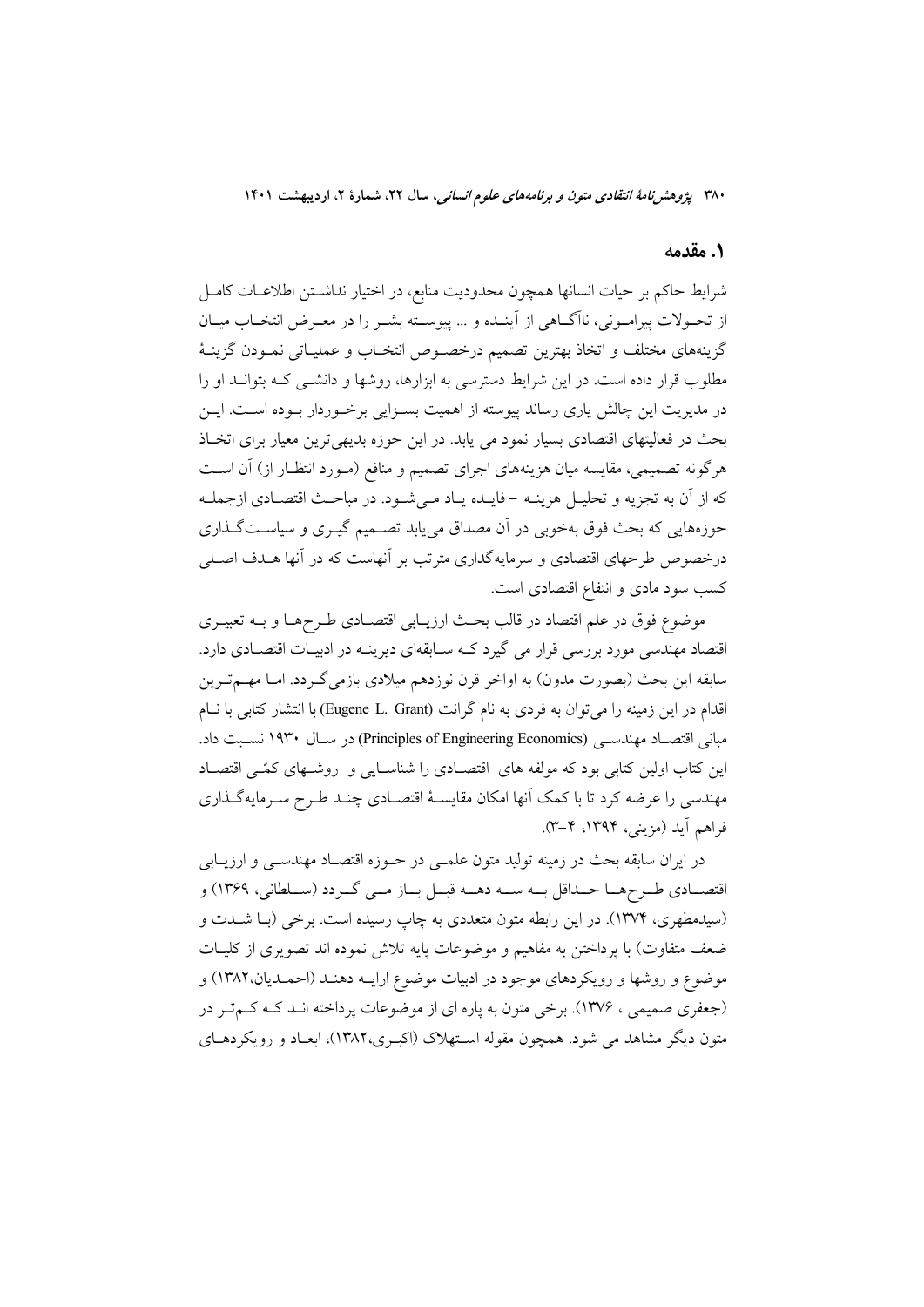بینالمللی ارزیـابی (نیاکـان، ۱۳۸۳)، ماهیـت ارزیـابی طرحهـا در بخـش دولتـی (فتـاحی و همکاران، ۱۳۹۲)، تحلیل ریسک (توفیق، ۱۳۹۱)، مقوله مکانیابی (زاهـدی و معلمـی، ۱۳۸۹، برنامههای اقتضایی (احتشام زاده، ۱۳۸۷ و ... . در این قبیل متون محوریـت بحـث ارزیـابی اقتصادی یک طرح می باشد. اما همزمان به موضوعاتی پرداخته اند که در سایر متـون کـمتـر مشاهده می شـود. یـا اینکـه برخـی از موضـوعات را بـه تفصـیل مـورد بحـث و بررسـی قرار دادهاند بگونه ای که آنها را از سایر متون موجود در ایــن عرصــه متمــایز نمــوده اســت. ازسوی دیگر برخی متون با رویکردهای عمدتا فنی، مهندسی و یا صنعتی و تحت عنـاوینی چون اقتصاد مهندسی (اسکونژاد، ۱۳۷۸)، ( حسینی و توسـلی حضـوری، ۱۳۷۷)، (غیـور و كثيـــــــرزاده، ١٣٨٨)، (ســـــــازمان برنامــــــه و بودجـــــه، ١٣٧٧)، (سيدحســـــيني، ١٣٧۵) و (مســعودي، ١٣٨۴) و يـــا اقتصـــاد صـــنعتي (برومنــد، ١٣٨۴) و (يوســـفي، ١٣٨٢) بــه موضوع پرداخته اند ٰ. ضمن اینکه در برخی موارد متـون معتبـر بـین المللـی در ایــن حــوزه (بهصورت كامل و يا با تغييراتي) ترجمه و عرضه شده اند (ترجمه دانش جعفـري، ١٣٩۴) و (زيتون نژاد موسويان، ١٣٩٣). كتاب اخير ترجمه اي است از كتاب اقتصـاد مهندسـي نوشـته بلانک و تارکویین (۱۹۸۳) که از منابع معتبر در این عرصه می باشد. اضافه می نماید برخی متون نیز هستند که بـا توجـه بـه تحـولات اخیـر در عرصـه بـین الملـل بـه ارزیـابی ابعـاد غیراقتصادی فعالیتهای اقتصادی همچون ارزیـابی تبعـات اجتمـاعی و فرهنگــی طـرحهـای اقتصادي پرداخته اند (مزيني، ۱۴۰۰).

در مقاله حاضر بررسی کتاب "ارزیابی اقتصادی طرحهــا" در دســتور کــار قــرار دارد. در این کتاب تلاش شده تا مجموعه کاملی از محتوای مورد نیاز در ارزیابی اقتصادی یک طـرح بهصورت كاربردي ارايه گردد. ضـمن اينكـه بصـورت همزمـان بـه پـاره اي از موضـوعات پرداخته شده که کمتر در سایر متون این حوزه مشاهده می شود مواردی چون ذکر مثال های متعدد کاربردی در هر بخش، توجـه بــه ملاحظـات مربــوط بــه دولــت و ابعــاد اســلامی در ارزیابی طرحها، آموزش چگونگی استفاده از نرم افزارهای تخصصـی در ایــن حــوزه و … . ارزیابی کتاب فوق در مقاله حاضر در قالب شش بخش بدین شرح در دستور کار می باشـد. پس از مقدمه حاضر در بخش دوم بـه معرفـي كتـاب از حيـث تعـداد و محتـواي فصـول يرداخته مي شود. بخش سوم به نقد و تحليل خاسـتگاه اثـر و علـت انتخـاب آن اختصــاص یافته است. در بخش چهـارم بــه تحلیــل و ارزیــابی شــکلی کتــاب پرداختــه مــی شــود. در فصل ينجم با عنوان تحليل و ارزيابي محتوايي اثر به نقاط ضعف و قـوت كتـاب و يـاره اي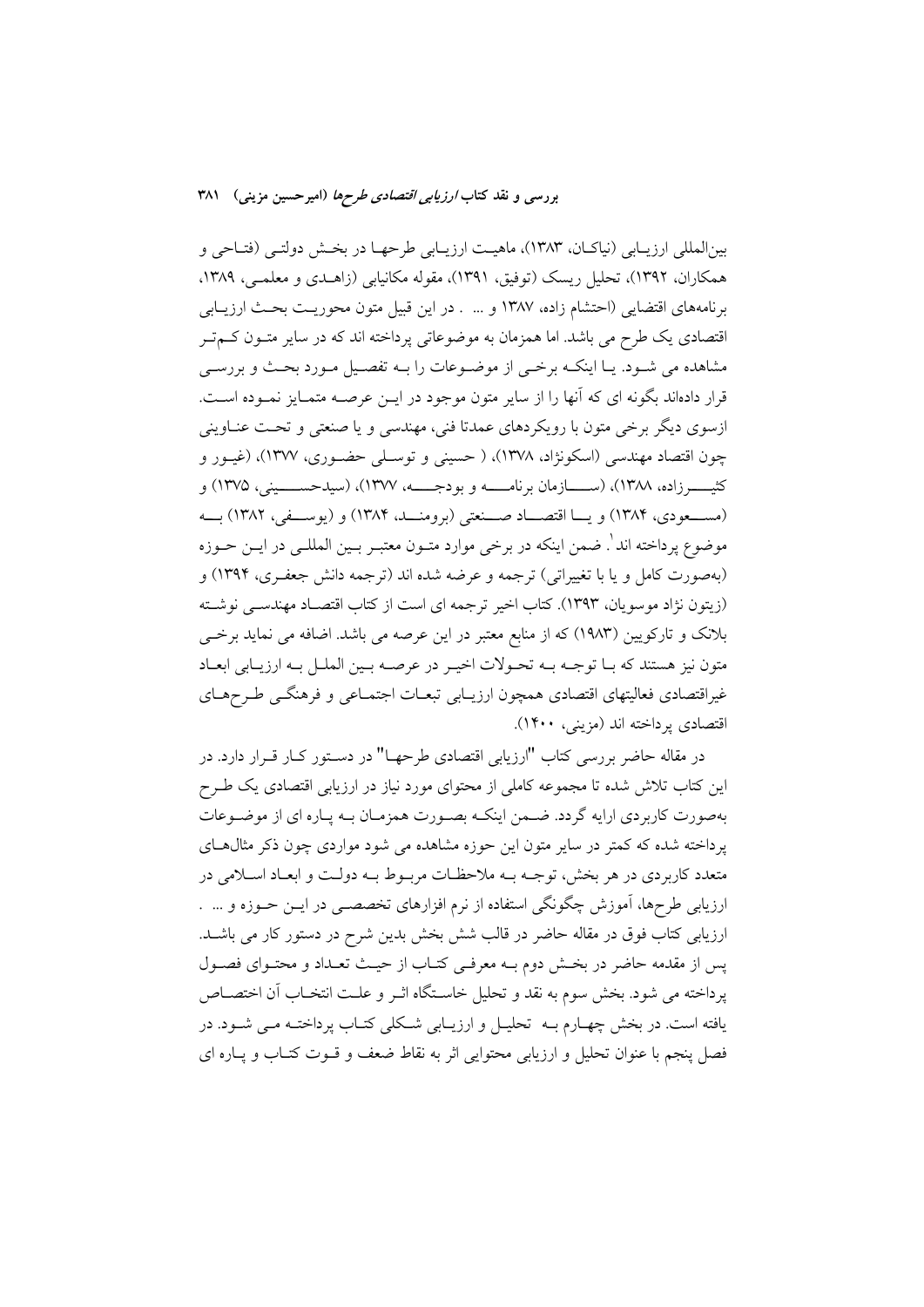پیشنهادات و توصیه های تکمیلی بـرای محتـوای کتـاب پرداختـه مـی شـود. فصـل ششـم بهعنوان فصل پایانی به نتیجه گیری اختصاص پافته است.

# ٢. معرفي كتاب

کتاب ارزیابی اقتصادی طرحها نوشته دکتر محمد نقـبی نظریـور و دکتـر زینـب کسـرایی در سال ۱۳۹۶ توسط دانشگاه مفید، با تیراژ ۵۰۰ نسخه و در قطع وزیــری، منتشــر شــده اســت. این کتاب در قالب هفت فصل و در چهارصد و هجده صفحه به رشته تحریر درآمده است. چیدمان فصول از حیث محتوا حکایت از رویکرد خاص نویسندگان و تاکید ایشان بر نقش بخش عمومی، ابعاد اجتماعی مطالب و ملاحظات اسلامی دارد که به ندرت در دیگر متـون مشابه مشاهده می شود. شاید این ویژگی کتاب بدلیل تلاش نویسندگان در هماهنگ نمـودن محتوا با سرفصـلهاي مصـوب شـوراي تحـول علـوم انسـاني بـوده باشـد. ضـمن ايـن٤كـه نویسنده اول کتاب نیز خـود از صـاحبنظران حـوزه اقتصـاد اســلامی بـوده انــد کــه در ایــن خصوص مقالات و کتب متعددی را به رشته تحریر درآورده انــد و در مقــاطعی از زمــان در جوزه اقتصاد و مالیه اسلامی به ارایه خدمات مشاوره ای به نهادهای عبالی سیاستگذاری کشور می یرداختند و در این رابطه منشاء اثرات فراوانی بوده اند".

با توجه به ماهیت درس ارزیابی اقتصادی طرحها که بر انتخاب و شناسایی بهترین زمینــه سرمایهگذاری و بررسی توجیهیذیری آن استوار است و از ایــن حیــث جــدای از مفــاهیم و مباني اوليه تحليل هزينه —فايده، طيف وسيعي از موضوعات پيراموني را نيـز در مـبي گيــرد، مولفین کتاب با توجه به رویکرد خود (و با توجه بـه سرفصـلهای مصـوب شـورای تحـول علوم انسانی که در روی جلد کتـاب تصـریح شـده اسـت) بـه بخشـی از ادبیـات موضـوع ورود نموده و کتاب حاضر را در هفت فصل تدوین نموده اند. در میان مطالب مطـرح شــده در خلال فصول کتاب همچون تعاریف و مفاهیم، تصمیم گیـری در شــرایط عــدم اطمینــان، ابعاد اجتماعی طرحها، جایگاه عقود اسلامی در ارزیابی طرحها و …، بنظر می رسـد مـواردی چون رویکرد کابردی نویسندگان و تلاش ایشان در معرفی جامع معیارهای ارزیابی طرحهـا (فصل سوم) و ذکر مثالهای متعدد در ایــن خصــوص و نیــز تــلاش ایشــان در آشــنا نمــودن خوانندگان با نحوه كار با نرم افزارهاى محاسباتى ذيربط (فصل هفتم) را مى توان از نقـاط برجسته كتاب بحساب أورد.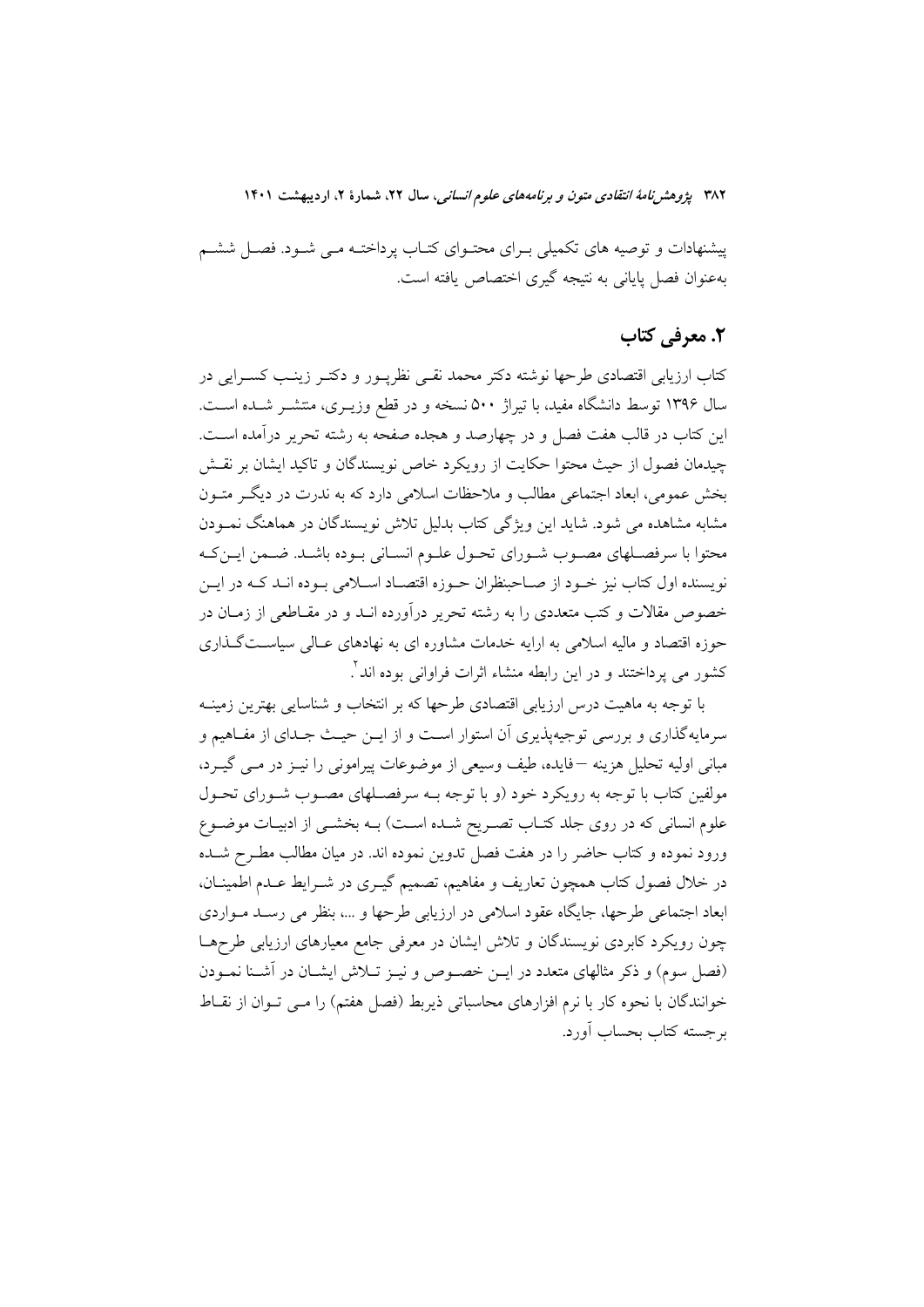# ۰۳. ارزیابی محتوای فصول کتاب

# ۱.۳ فصل اول

فصل اول كتاب با عنوان "تهيه و تــدوين طـرح، مطالعــات فنــي و بــازاري" در ۶۶ صــفحه تدوین شده است. همانگونه که از عنوان فصل بر می آید در ایـن فصـل تـلاش نویســندگان برآن بوده است که تصویری از مفاهیم اولیه موجود در تعریف یک طرح را ارایــه نماینــد. در در این فصل که به نسبت از حجم قابل توجهی نیز برخوردار می باشد تلاش شده بـه ابعـاد مختلف یک طرح پرداخته شود. اما واقعیت آن است که در مقایسه با منـابع موجــود در ایــن حوزه تلاش نويسندگان چندان قرين توفيق نبـوده اسـت. نبـود يـک نظـم منطقـي در بيـان مفاهیم، استفاده از تعاریف بعضا نامتعارف و تاحدودی مبهم و در برخی موارد بــدیهی و نیــز یاره ای ادعاهای غیر مسـتند باعـت گردیـده کـه ایــن فصــل بعنــوان فصــل آغــازین کتــاب (درمقایسه با برخی فصول دیگر) از نظر علمی و کاربردی چنـدان مطلـوب بنظـر نرسـد. در این خصوص بصورت نمونه می توان به موارد زیر اشاره نمود:

ابتدا اینکه در در صفحه اول از فصل (صفحه ۲۷) در تعریف طرح اینگونـه آمـده اسـت كه " ... مجموعه اي بهينـه از اقـدامات سـرمايه گـذاري و ....". در ايــن تعريـف اسـتفاده از اصطلاح بهینه مبهم و در ادبیات ارزیابی اقتصادی طرحها نامتعارف می باشد. چرا کــه مقولــه بھینه گی در ادبیات اقتصادی تعریف خاص خود را دارد. بعنوان مثــال مقــدار یــک متغیــر از نظر ریاضی می تواند بهینه باشد. ضمن اینکـه جــدای از ابهــام موجــود در ایــن مفهــوم ایــن سئوال مطرح می شود که چنانچه طرحی (به هـر دلیـل) بهینــه نبــود آیــا امکــان ارزیــابی آن وجود ندارد؟

نکته دوم استفاده از اصطلاح غیرمتعارف "چرخه تکامل طرح " بجـای "چرخــه حیـات طرح" و یا تقسیم بندی ابعاد ارزیابی طرح صرفا به بعد اقتصادی و فنی اسـت کــه در متــون موجود در ادبیات مشاهده نمی شود.

نکته سوم اشاره به برخی مفاهیم همچون مرحله "آزمـون، راه انــدازی و بهـره بــرداری" (صفحه ٣٢) است كه بدون هيچ توضيحي به رشته مديريت توليد و اقتصاد مـديريت ارجـاع شده است و یا اشاره به برخی مفاهیم همچون "درآمـد طـرح" (صـفحه ۷۷) اسـت کــه در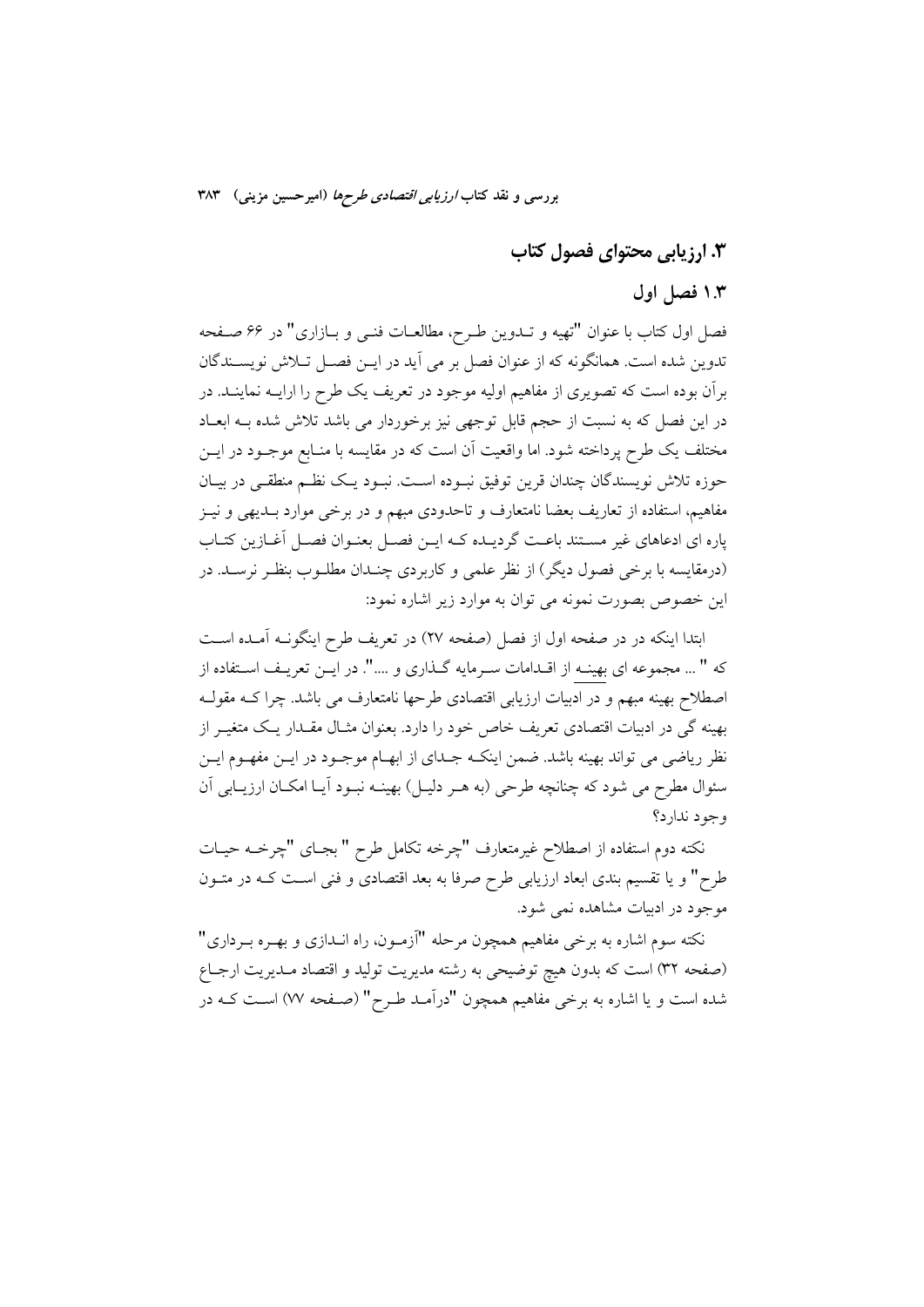تبیین اّن به توضیحاتی بدیهی اشـاره شـده بگونـه ای کـه نمـی توانـد اَورده خاصـی بـرای خواننده به همراه داشته باشد.

نکته چهارم ذکر یاره ای ادعاهاست کـه شایسـته اسـت در متـونی اینچنینـی اسـتدلال و اثبات گردند یا به منابع ذیربط ارجاع داده شوند. مثلا در صفحه ۸۳ صکوک بعنــوان بهتــرین راهکار تامین مالی پروژه های بزرگ اقتصادی معرفی شده است.

## ۲.۳ فصل دوم

"آشنائی با برخی مفـاهیم ارزیــابی اقتصــادی" عنــوان فصــل دوم کتــاب مــی باشــد کــه در ۴۸ صفحه و در امتداد فصل اول تدوین گردیده است. با این تفاوت که در این فصـل صـرفا بر اصطلاحات و مفاهیم تخصصی و کاربردی در فرایند ارزیابی اقتصادی یک طـرح تمرکـز شده است که برای خواننده ضروری و مفید بنظر می رسند. نکته ای کـه در ارتبـاط بــا ایــن فصل به ذهن متبادر می گردد آن است کــه در راســتای عنــوان فصــل تقریبــا ده صــفحه اول فصل به مفاهيم حوزه ارزيابي يرداخته شده است و بخــش عمــده فصــل بــه ذكــر مثالهــايي درخصوص فاكتورهاي اقتصاد مهندسي اختصاص يافته است كه به نوبه خود قابـل توجــه و كاربردي مي باشند. اما سنخيتي با عنوان فصل و در نتيجه انتظارات خواننده ندارند. ذكر ايـن ویژگی مثبت این بخش از کتاب نیز ضروری است که در برخمی مـوارد روابـط موجـود در این حوزه توسعه داده شده و بـه ادعـای نویسـندگان (بـرای اولـین بـار) مطـرح شـده انـد (صفحه ١٣٢).

### ۳.۳ فصل سوم

فصل سوم تحت عنوان "معيارهاي ارزيابي مالي طرحها" در ۵۶ صفحه تدوين شـده اسـت. همانگونه که از عنوان فصل نیز بر می آید در این فصل مهمترین شاخصـهای ارزیــابی مــالی در توجیـه پــذیری یــک فعالیــت اقتصــادی همــراه بامثالهــای کــاربردی آورده شــده اســت. بهنظر می رسد این فصل را می توان یکی از قوی ترین فصـول ایــن کتــاب بــه شــمار أورد. چرا ضمن ارایه تصویری نسبتا کامل از شاخصهای ارزیابی یک طرح بعضا به شاخصهـایی (همچون شاخص "عمر خدمت" در صفحه ۱۷۰) اشاره شده است که کمتر در سـایر متــون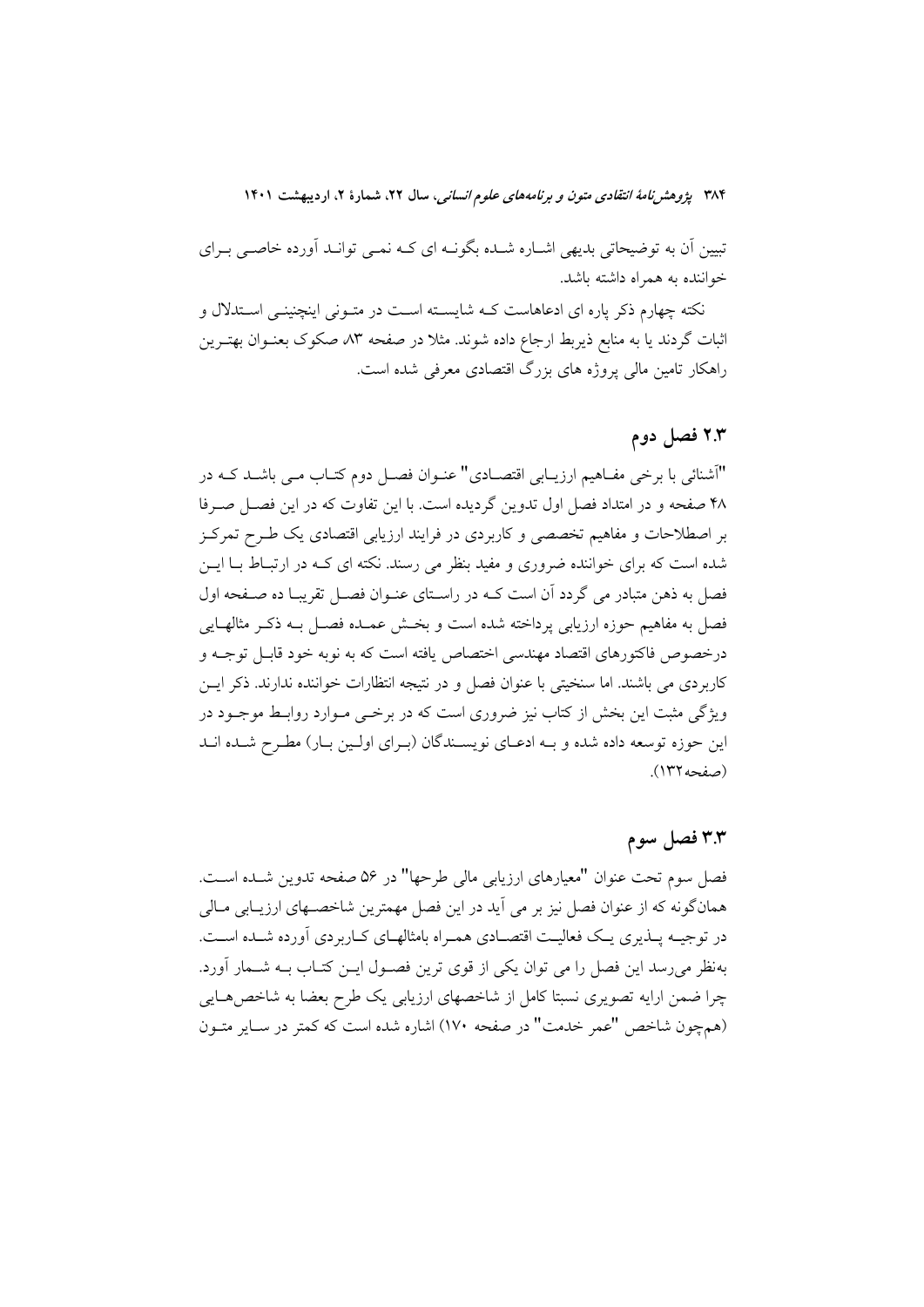موجود در این عرصه مشاهده می شود. ضمن اینکه اشـاره بــه مثالهـای کـاربردی متعــدد از دیگر نقاط قوت این فصل به حساب می آید. اشاره بــه ایــن نکتــه نیــز ضــروری اســت کــه جدای از برخی ایرادات تایپی در مثالها، رویکرد مولفین در تقسیم بنـدی معیارهـای ارزیـابی طرح ها (نمودار صفحه ۱۴۲) در دیگر متون موجود در این حوزه مشاهده نمـی شــود. ایــن موضوع را نیز شاید بتوان یکی از وجوه تمایز متن حاضر به حساب آورد.

# ۴.۳ فصل چهارم

فصل چهارم با عنوان "ارزيابي اقتصادي طرح ها از ديدگاه اجتماعي" در ۴۷ صـفحه تــدوين شــده اســت. در ايــن فصــل نويســندگان بــه دنبــال تبيــين ابعــاد اجتمــاعى فعاليتهــاي اقتصادی بودهاند. بعبارت دیگر در این فصل نویسندگان تــلاش نمــوده انــد بــه موضــوعات اجتماعی که در ارزیابی یک فعالیت اقتصادی مطرح می شـوند، بپردازنــد. نظـر بــه وســعت مباحث اجتماعي پيرامون فعاليتهاي اقتصادي، در اين فصل به طيـف وسـيعي از موضـوعات یر داخته شده است. اما رویکرد عمدتا نظری – توصیفی موجود در این فصل جنبه کباربردی اّن را بشدت تحت تاثیر قرار داده است. در این رابطه بصورت نمونه می توان به مــوارد زیــر اشاره نمود:

ابتدا ورود به بحث ارزيابي اجتماعي طرحها بدون توجه به طيـف وسـيعي از مطالـب و محتواي موجود در عرصه بين المللي در زمينه ارزيابي اجتماعي طرحهاي اقتصادي است كـه طي چند دهه اخير بشدت گسترش يافته است.

نکته دوم اشاره به طیف وسیعی از مفاهیم کلیـدی در ایــن حــوزه همچــون نــرخ تنزیــل اجتماعي (صفحه ٢٠۶)، نرخ هزينه فرصت اجتمـاعي (صـفحه ٢٠٩)، نـرخ رجحـان زمـاني اجتماعی (صفحه ۲۱۰) و …، بصورت اشاره اجمالی و غیرکاربردی و غیرمحاسباتی است که باعث گردیده قابلیت کاربردی محتوای ایــن فصــل از کتــاب در مقایســه بــا ســایر متــون موجود در این عرصه کاهش پابـد. چـرا کــه ایــن مفــاهیم بــه نســبت از ابعــاد محاســباتی و به آوردی پیچیـده ای برخـوردار مـی باشـند و بـدین صـورت بـرای خواننـدگان قابلیـت بھر میر داری چندانی ندارند.

نکته سوم اشاره به برخی مفاهیم و موضوعات در خلال فصل می باشد که ارتباط آن ما با مقوله ارزیابی یک طرح برای خواننده چندان مشخص نمی باشـد. مـثلا ضـریب جینــی و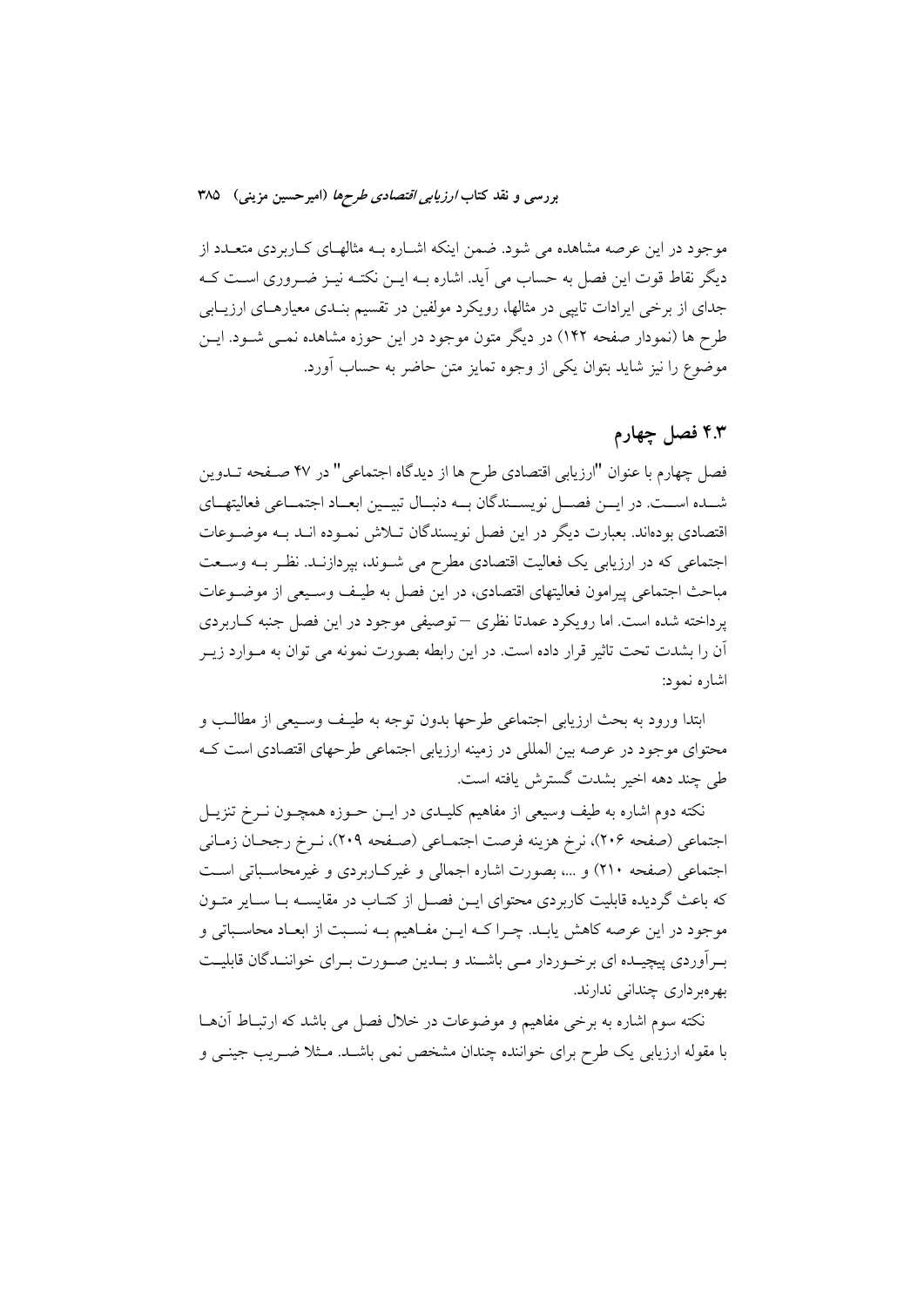منحنی لورنز در صفحات ۲۳۱ و ۲۳۲ و نیز اشاره به موضوعاتی کلـی چــون "ارتقــای تــوان رقابت بين الملل"، "گسترش خدمات فرهنگي، آموزشي و .."، "بهبود كيفيت زنــدگي" و ... (صفحه ٢٣٤) بعنوان (ديگر) اولويتهاي اجتماعي در ارزيابي طرحها، آن هم بـدون اشـاره بـه مصادیق هر یک و روش شناسی ارزیابی آنها در یک طرح خاص اقتصادی.

# ۵.۳ فصل پنجم

"ارزیابی طرح در شرایط نامطمئن" عنوان فصل پنجم کتـاب مـی باشـد کـه در ۳۷ صـفحه نگاشته شده و در آن به یکی از مهمترین موضوعات در ارزیابی اقتصـادی طرحهـا پرداختــه شده است. در این فصل نویسندگان نااطمینانی در یک طرح را از ابعادی چـون مطلوبیـت و ارزش انتظــاري، ريســك و ابعــاد أن، عــدم اطمينــان در تحليـــل هزينـــه –فايــده و ... بررسی نمودماند. در این فصل تلاش شده به طیفی نسبتا وسیع از مبـانی نظـری و کـاربردی بحث پرداخته شود که به نوبه خود قابل قبول می باشند. امـا نحــوه نگــارش مــتن و تنــوع و تعدد مطالب مطرح شده در متن بگونه ای نیست که در پایان کار خواننده ابـزار لازم جهـت ارزیــابی طـرح در شــرایط عــدم اطمینــان را در اختیــار داشــته باشــد. بنظــر مــی رســد در آسیب شناسی این موضوع باید به دلایلی چون: عدم برقراری ارتباط میان محتوای این فصـل با فصول پیشین بویژه مطالب مطرح شده در فصل سوم، بســنده نمــودن مــولفین بــه مطالــب صرفا نظری در برخی موارد، همگن نبودن (همسطح نبودن) مطالـب و موضــوعات موجــود در داخل فصل و نیز (محتوای فصل) در مقایسه باسـایر فصـول اشـاره نمـود. در ارتبـاط بـا موضوع آخر (همگن نبودن محتوای فصل) مشاهده می شود در برخی موارد به موضـوعات نسبتا پیشرفته در حوزه اقتصاد مـالی همچـون روشـهای ارزشـگذاری اختیارهـا (هـمچـون روش هاي: مرتون، بلک –شولز، درخت دوجملـه اي و شـبيه سـازي مونـت كـارلو) در صفحه ۲۶۳ اشاره شده است که سطح علمی آنها به مراتب بالاتر از محتوای کتاب میباشـد. ضمن اینکه توضیحات مطـرح شـده در پیوسـت فصـل نیـز در ایـن خصـوص ناکـافی و غیرمرتبط بنظـر مـّی رسـند. احتمـالا (همانگونـه کـه در زیرنـویس صـفحه ۲۷۹ نیـز ذکـر شده است) این موارد از رساله دکتری مولف دوم اقتباس شده اند. موارد فوق باعث شدهانــد جنبه آموزشي متن نيز تحت تاثير قرار گيرد.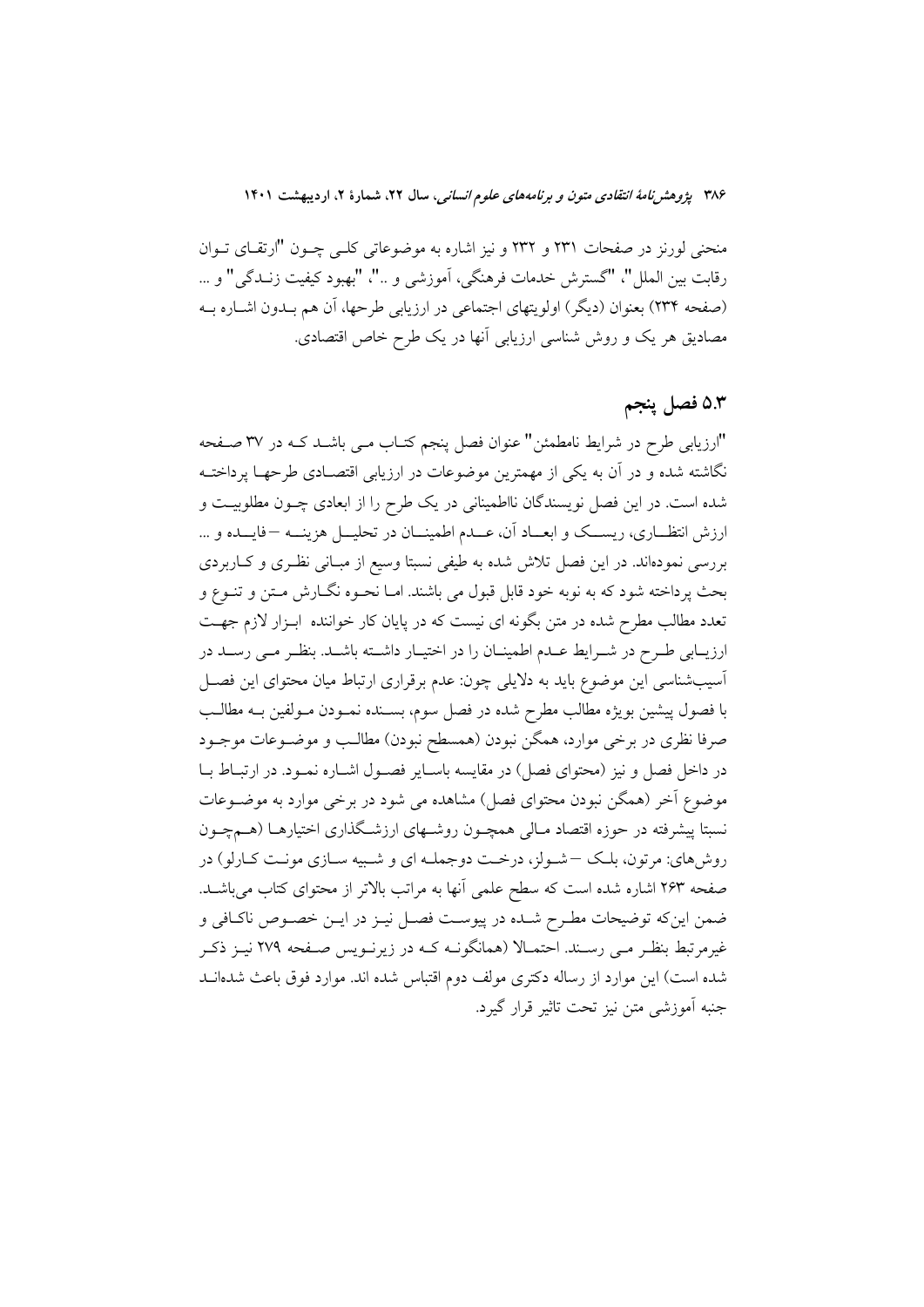# ۶.۳ فصل ششم

فصل ششم کتاب با عنوان "ارزيابي طرحها در چارچوب بانکداري اســلامي" در ۳۶ صـفحه تدوین شده است. محتوای این فصل را می توان به سه بخش تقسـیم نمـود. بخـش اول کـه حدودا نه صفحه ابتدای فصل را شامل می شود و در آن بــه تمــایز مفــاهیم و پــارادایـمهــا در بانکداری اسلامی با بانکداری متعارف پرداخته شده اسـت. بخـش دوم (کـه تقریبـا فــارغ از محوریت بحث) در نزدیک به هجده صفحه به معرفی عقود مرسـوم در بانکـداری اسـلامی یرداخته شده است و بخش سوم که در حدود شش صفحه تـدوین و در آن تـلاش گردیـده جنبه كاربردي مطالب بخش دوم در زمينه طرحهاي اقتصادي تشريح شود. واقعيت آن اسـت که انتخاب موضوع "ارزیابی طرحها در چارچوب بانکـداری اســلامی" بــرای ایــن فصــل را شاید بتوان یکی از نوآوریهای کتاب حاضر دانسـت کـه در کمتـر مـتن علمـی در داخـل و خارج از کشور مشاهده می شود. البته بدیهی است که تدوین یـک محتـوای علمـی در ایــن رابطه بسیار مشکل می باشد و شاید این واقعیت دلیل عدم انتشار متون علمی قابـل قبـول در این رابطه در داخل و خارج از کشور باشد. واقعیت آن است که علی رغم تلاش مـولفین در برقراري ارتباط ميان دو حوزه "ارزيابي طرحها" و"عقود اســلامي" و پـرداختن بـه مبـاحثي چون لـزوم ارزیـابی در بانکـداری اسـلامی (صـفحه ٢٨٩) و یـا جایگـاه ارزیـابی در عقـد مشارکت مدنی (صفحه ۳۰۵)، بنظر می رسد محتوای حاضر را نمی توان بعنـوان یـک مـتن علمی –کاربردی قرین توفیق دانست. هرچند که ورود به این عرصه بعنوان گامهای اولیــه در امکان سنجی مالی —اقتصادی طرحها در یک الگوی اسلامی شایسته تقدیر می باشد.

### ۷.۳ فصل هفتم

فصل هفتم از کتاب با عنوان "آشنائی با نرم افزارهـای مـورد اسـتفاده در ارزیـابی اقتصـادی طرحها" در ۶۹ صفحه تدوین شده است. علی رغم عنوان فصل که از عبارت "نرم افزارهــا" استفاده شده تقریبا عمده محتـوای فصـل بـه توضـیح چگـونگی کـار بـا نـرم افـزار کامفـار (كه شايد مهمترين و معروف تـرين نـرم افـزار موجـود در ايـن عرصـه باشـد) اختصـاص یافته است و در برخی موارد حسب نیاز به نرم افزار اکسل اشاره شده است. بنظر مـی رسـد رویکرد و تلاش مولفین در این فصل توانسته محتوای لازم و کـافی را بـرای خواننـدگان از ابعــاد مختلـف همچــون ورود اطلاعــات، محاســبات و دريافــت خروجيهــا از نــرم افــزار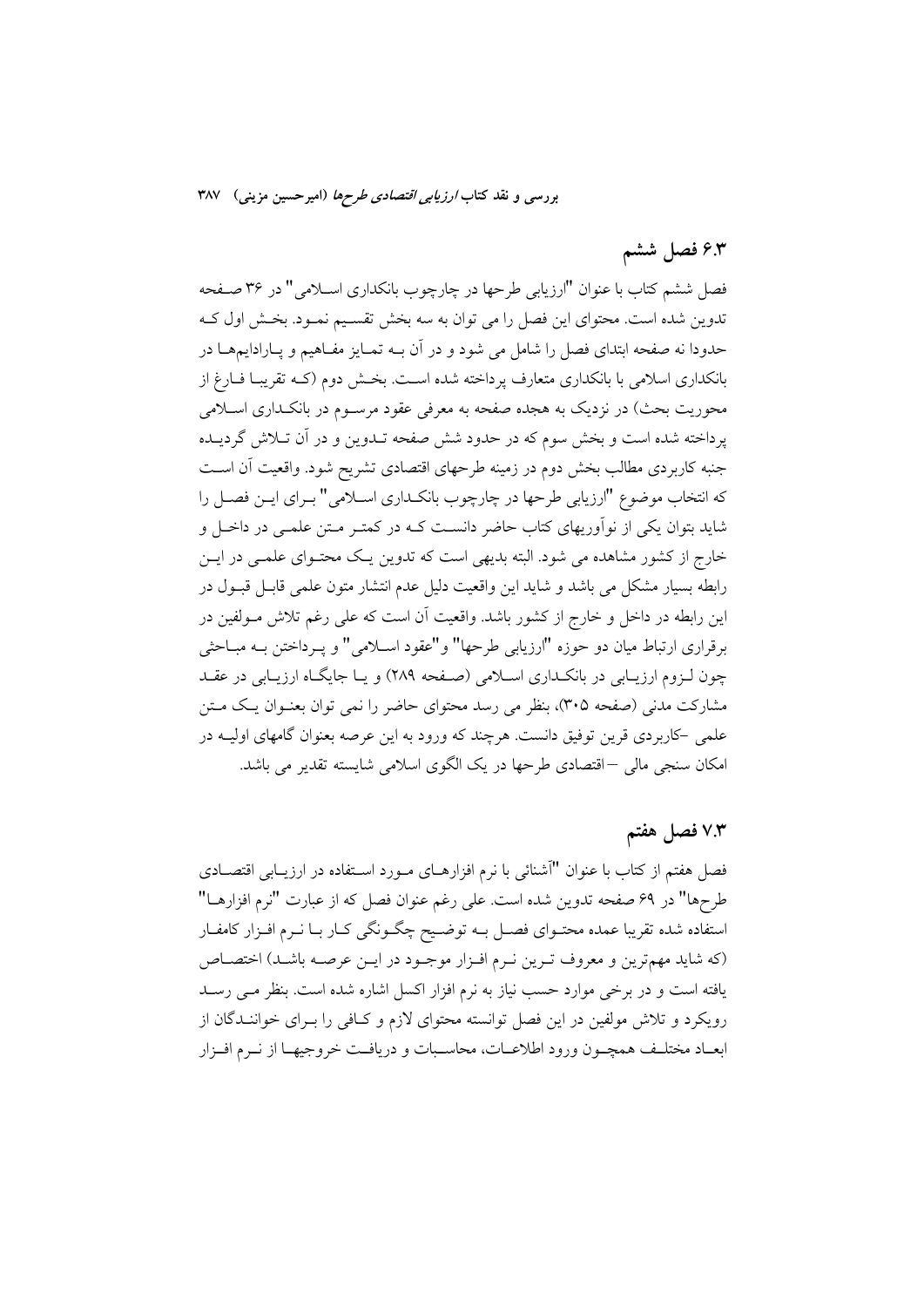فراهم نمايد. ضمن اينكه ارايه توضيحات بصورت مصور در خلال فصل قابليت استفاده از محتوا را دو چندان نموده است.

# ۴. نقد و تحلیل خاستگاه اثر و علت انتخاب أن

بەنظر مى رسىد كتـاب حاضـر حاصـل تـدريس درس ارزيـابى اقتصـادى طـرحهـا توسـط نویسندگان در مراکز آموزش عالی کشـور و احتمـالا انجـام فعالیتهـای تحقیقـاتی مـرتبط بـا موضوع کتاب توسط ایشان باشد. بـا ایــن توضــیح کــه در حــوزه بانکــداری و تــامین مــالی اسلامی و عقود موجود در این حوزه (موضوع فصل ششم کتـاب)، متــون متعــددی توســط نويسنده اول انتشار يافتـه اسـت. ضـمن اينكـه نويسـنده دوم نيـز (بـا توجـه بـه زيرنـويس صفحه ۲۷۹ کتاب) در رساله دوره دکتـری خــود بـر "ابعــادی از ارزشــگذاری پــروژه هــای سرمایه گذاری" متمرکز بوده اند که می توانسته در انتخاب سرفصلها و نگارش کتــاب مــوثر بوده باشد. در این راستا ذکر این نکته نیز ضروری است که با توجه به کتب و منـابع متعـدد موجود در زمینه تحلیل هزینه —فایده (چه به فارسی و چه به زبانهای دیگر) و نیز پــرداختن بـه حـوزه هـاي متعـدد پيرامـوني همچـون ارزيـابي ريسـك، تصـميم گيـري در شـرايط عدماطمینان، پیش بینی و اَینده نگـری و سناریوسـازی، ارزیـابی تبعـات (زیسـت محیطـی، اجتماعی و …)، الگوهای قیمتگذاری و بازاریابی، روشهای تامین مالی طرح، ملاحظات مــالی و حسابداری، توسعه شاخصهای ارزیابی و محاسبات کمّی و نـرم افزارهـای مـرتبط ٌ و …در منابع این حوزه، نمی توان متن حاضر را یـک تصـنیف بـه حسـاب آورد. امـا بـا توجـه بـه رويكرد نويسندگان در انتخاب و چيدمان مطالب، كتـاب حاضـر بعنـوان يـك مـتن مسـتقل .<br>قابلقبول بوده و دارای برخی ویژگیها می باشد که آن را نسبت به سایر متون مشـابه موجــود متمایز می سازد که بصورت نمونه می تـوان بـه تعمـیم بسـیاری از مطالـب بـه موضـوعات مرتبط در ایران و یا آوردن نمونه سئوالات و مســایل کــاربردی از موضــوعات مطــرح شــده درخلال فصول و انتخاب و تدوین فصلی با عنوان ارزیابی طرحها در چـارچوب بانکـداری اسلامی (صرفنظر از محتوای آن) اشاره داشت. لازم بذکر است صراحتا در روی جلـد و نیـز صفحات اولیه کتاب این نکته توسط نویسندگان تصریح شده که محتوای کتـاب بـا اَخــرین سرفصلهای مصوب شورای تحول علوم انسانی نیز هماهنگ می باشد که این موضــوع نیــز می تواند یکی از انگیزه های تدوین کتاب به شکل کنونی باشد.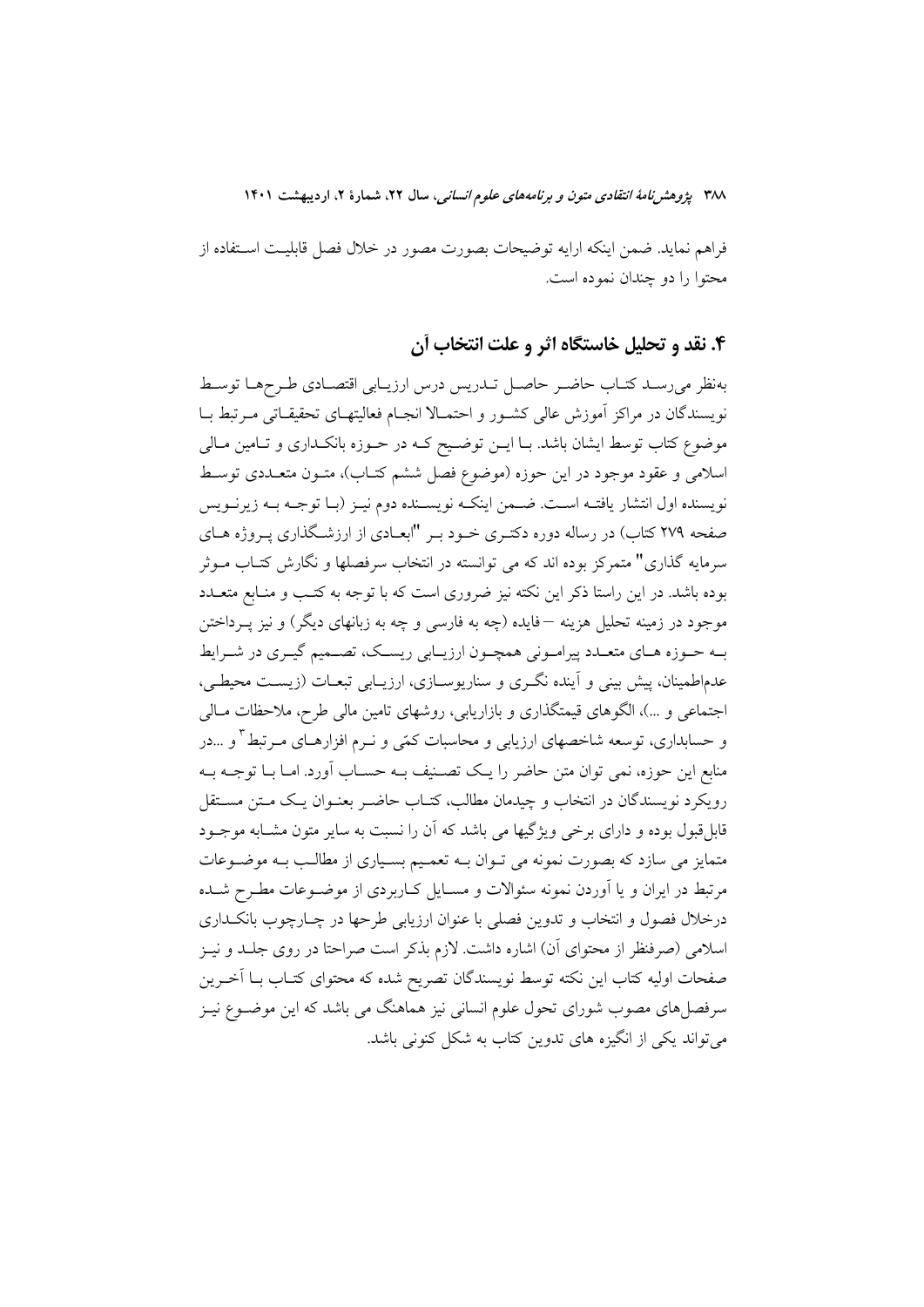# ۵. تحلیل و ارزیابی شکلی کتاب

طراحی جلد کتاب از نظر تنوع رنگ و محتوا بسیار ساده، اما قابل قبول بنظر می رسد. بـرای جلد کتاب رنگ سفید انتخاب شده که در وسط آن مربعی به رنـگ زرد کــدر تعبیــه شــده و عنوان کتاب در داخل آن آورده شده است. جدای از عنوان کتاب، اسـامی نویســندگان و آرم دانشگاه مفید (بعنوان ناشر) در پایین جلد سمت چپ حک گردیده است. همچنـین عبـارت "مطابق با سرفصلهای مصوب شورای تحول علوم انسانی" در روی جلد و آن هم بــا فونــت نسبتا بزرگ در کنار عنوان کتاب به چشم می خورد که چندان شکیل بنظـر نمـی رسـد. در پشت جلد نیـز جـدای از عنـوان کتـاب بــه زبـان انگلیســی و آرم دانشــگاه مفیـد، توضــیح مختصری در خصوص هدف از تدوین کتاب و محتوای آن ارائه شده اسـت کــه در متنــونی این چنینی متعارف می باشد.

در کنار موارد فــوق، کیفیــت جلــد و ســادگی موجــود در طراحــی و رنگهــا در روی و یشت جلد، بعنوان یک کتاب درسی دانشگاهی، قابل قبول بنظـر مـی رسـد. ضـمن ایــن کــه كيفيت كاغذ استفاده شده در انتشار كتاب و نيز نحوه طراحي نمودارها، صفحه بندي و… نيـز مناسب و شایسته یک متن علمـی اسـت. بگونــه ای کــه خواننــده از مشــاهده و مطالعــه آن دچار خستگی و بی میلی نمی شود. ناشر کتاب نیز دانشگاه مفید است کـه از دانشـگاههــای مطرح در کشور در دانش اقتصاد می باشد.

از منظر ویژگیهای فنی (شامل اندازه قلم، صفحه اَرائـی، تـراکم خطـوط و … ) مـیتـوان وضعیت کتاب را خوب ارزیابی نمود. بویژه در کتبی از این دست که در آنها آوردن بسیاری از نمودارهـا، فرمـوللهـا، تصـاویری از خروجــی نــرم افزارهــای رایانــه ای و ... اجتنابنايذير مي باشد بحث فوق بسيار جلب توجه مي نمايد.

از منظر ویرایش ادبی نیز کتاب بعنوان یک مــتن علمــی-کــاربردی در حــوزه اقتصــاد از نگارش قابل قبولي برخوردار است بـه غيـر از برخـي اغـلاط تـايپي (هـمچـون: Sunk Cos (ب4جـاي Sunk Cost) در صــفحه Delfy ، W (بجـاي Delphi) در صــفحه ۴۹، عــدد ۶۵۰ (بهجای ۶۴۰) در صفحه ۱۵۷ و جدول شماره ۶–۴ (بجای ۶–۱) در صفحه ۳۱۵)، در متن کتاب ایرادات ویرایشی و نگارشی خاصی مشاهده نمی شود. بگونه ای که فهـم مـتن بـرای خواننده راحت و امکان پذیر شده است. لازم به ذکر است در فصل هفتم از کتـاب کـه بـه توضيح نحوه كار با نرم افزار كامفـار (COMFAR) پرداختـه شـده اسـت. اسـتفاده از برخـى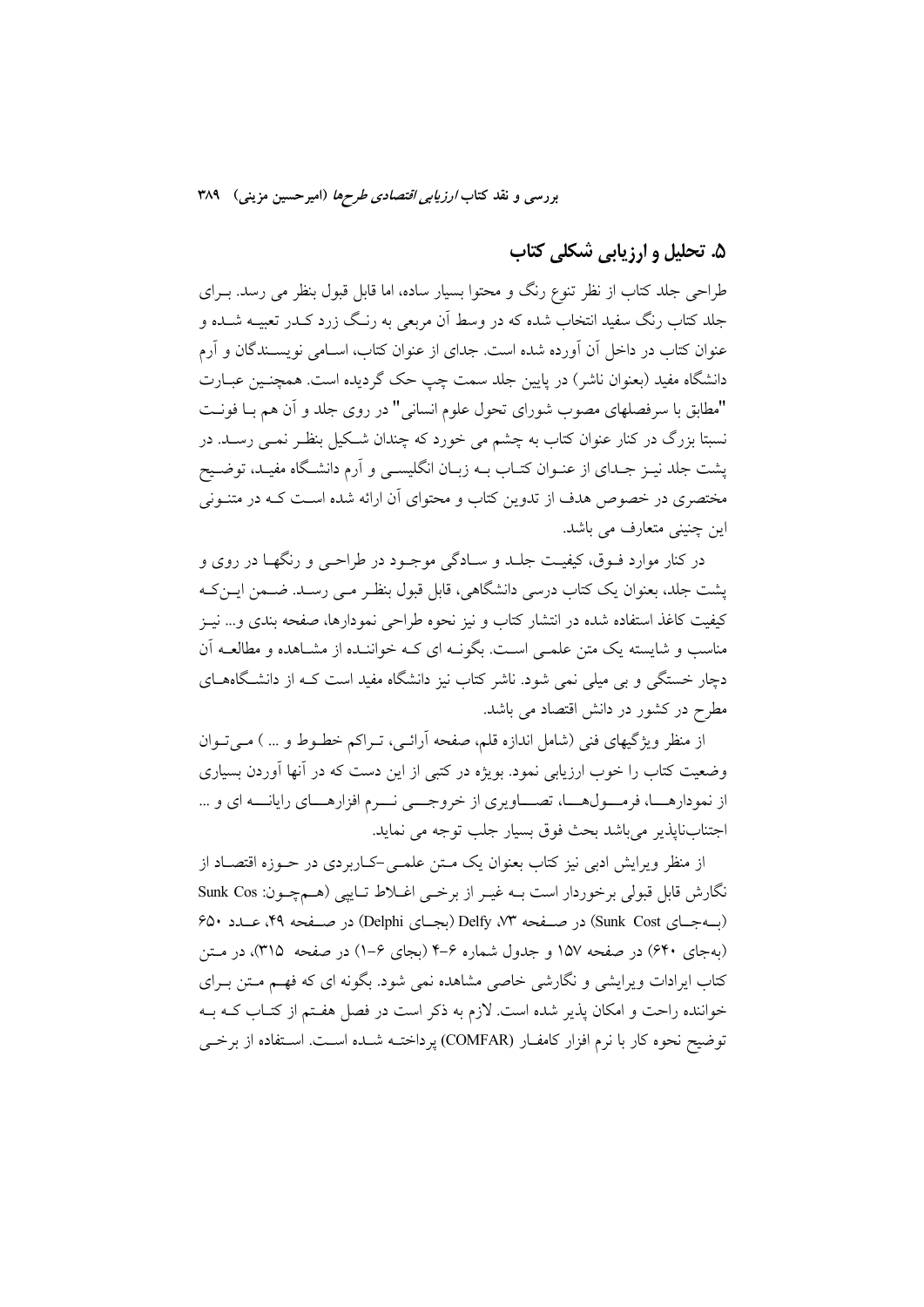واژههای لاتین در متن مشاهده می گردد که شـاید در نگـاه اول متعـارف بنظـر نرسـند. امـا باتوجهبه موضوع كتاب اين يديده اجتناب نايذير مي باشد. نهايتا از منظر ارجاع دهـي و ذكـر منابع می توان کتاب را در وضعیت قابل قبولی قلمداد نمود.

# ۶. تحلیل و ارزیابی محتوایی اثر

با توجه به محتواي كتاب بنظر مي رسد تلاش نويسندگان در تهيه و تدوين يک مـتن علمـي –کاربردی درسی منتج به نتیجه قابل قبولی بوده است. لذا می تـوان کتـاب حاضـر را بـرای درس "ارزيابي اقتصـادي طرحهـا" در مقطـع كارشناسـي بــه ارزش ســه واحــد درســي بــه علاقهمندان توصیه نمود. هرچند که در این رابطه استفاده از برخی متـون کمکـی در تکمیـل مطالب و سرفصل های ارائــه شــده بــه دانشــجویان مــی توانــد بســیار مــوثر باشــد. در ادامــه تلاش میگردد با بیان نقاط قـوت و ضـعف مـتن، تصـویری از وضـعیت محتـوایی کتـاب ارايه گردد. مي توان مهمترين نقاط ضعف و قوت متن حاضر و نيـز پيشـنهادات قابــلطـرح جهت تکمیل متن در ویرایشهای آتی را به شرح زیر مطرح نمود.

### ۱۶ نقاط ضعف

#### $1.1.5$

نویسندگان تلاش نموده اند در متن کتاب به حجم وسیعی از مطالب و مفاهیم اشاره نماینــد. حـال آنکـه در بسـیاري مـوارد مجـال توضـیح تفصـیلي (مکفـی) مفـاهیم در خــلال مـتن فراهم نگشته و صرفا به ارائه اجمالی برخی تعاریف و اشارات اکتفا شده است. این رویک رد باعث گردیده قابلیت آموزشی متن برای دانشجویان تحت تاثیر قـرار گیـرد. ایــن نقیصــه در فصول اول و چهارم بخوبی مشهود می باشد. بـه عنـوان مثـال در فصـل اول مـی تـوان بـه تعریـف اصـطلاحات لاتـین ارائـه شـده در پـاورقی صـفحه ۷۳ اشـاره نمـود کـه بخـوبی تعریف نشده و مفهوم مناسبی را به خواننده منتقل نمــی نماینــد. مــثلا در تعریــف اصــطلاح Incremental Cost صرفا به ذکر عبارت " به منظور انتخاب بین مجموعـه ای از گزینــه هــای رقيب، تمركز بايد بر تفاوت هزينه بين اين گزينه ها باشد" بسنده شده است. يــا در تعريــف اصطلاح Sunk Cost اینگونه آمده است که "پولی است که در حال حاضر به خــاطر تصــمیم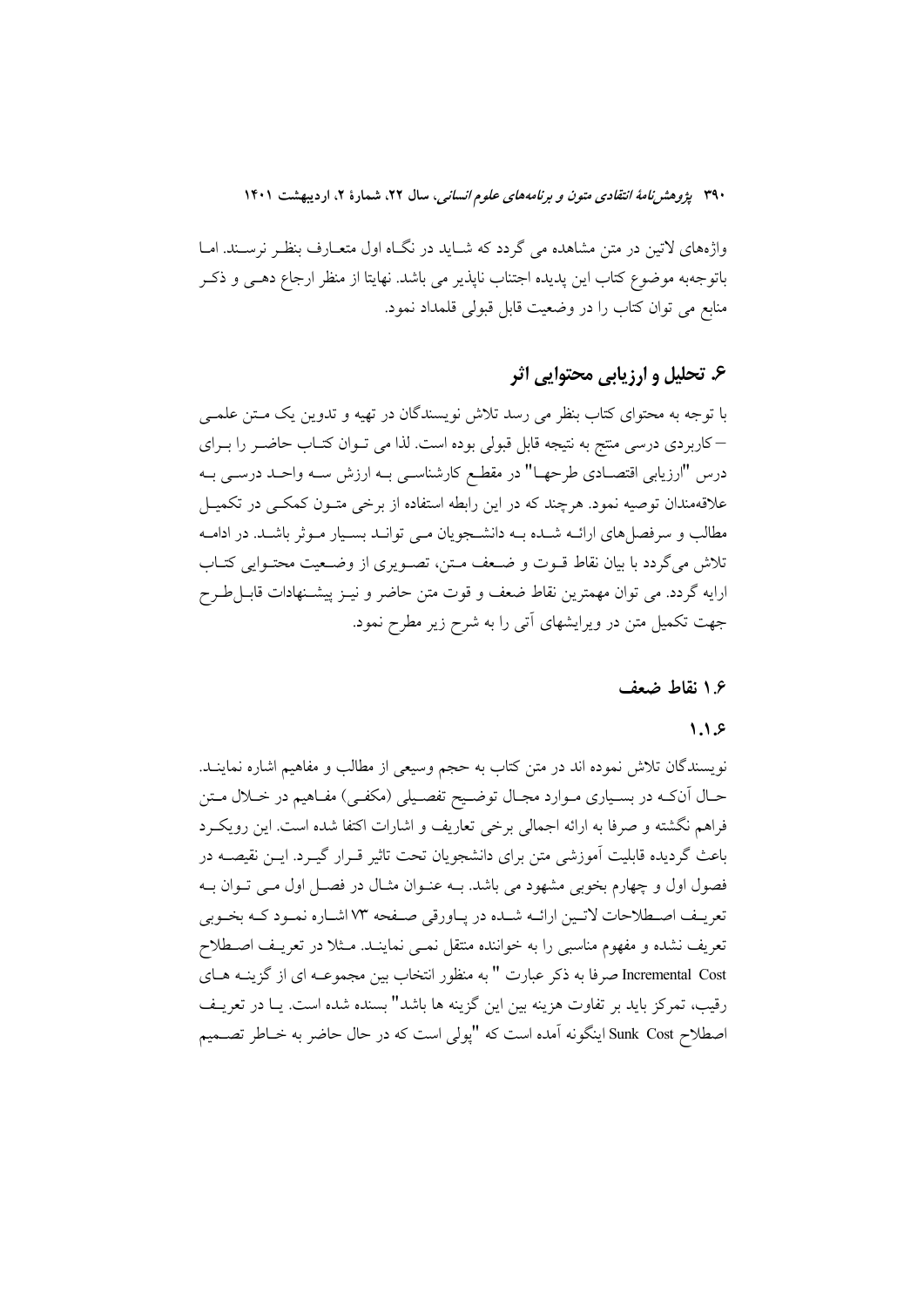گذشته خرج می شود". اینگونه تعریف واژه ها، جدای از ابهام موجود در آنها، نمسی تواننــد مفهوم واقعى اصطلاحات را به خوانندگان منتقل نمايند.

از نمونه های دیگر در این رابطـه مـی تـوان بـه صـفحات ۲۲۰-۲۱۹ در فصـل چهـارم اشـاره نمـود كـه در حـد چنـد سـطر بـه دو مفهـوم بسـيار مهـم "تمايـل بـه پرداخـت" (Willing to Pay) و "تمایل به دریافت" (Willing to Accept) و روش ارزشگذاری مشـروط (Contingent Valuation) صدرفا اشباره شبده است و در ارتبناط بنا ماهيت و مفهوم ايس اصطلاحات و سازوکار (روش شناسی) محاسبه آنها در قالب روش ارزشگذاری مشـروط هیچ توضیحی داده نشده است. بگونه ای که بنظر می رسد مطالب آورده شده هـیچ قابلیـت ۔<br>اَموزشی و کاربردی نمی توانند داشته باشند. این مفاهیم در کنار دیگہ اصـطلاحات موجـود در اين عرصه مهمترين مباني نظري-كاربردي بحث ارزيـابي تبعــات (Impact Assessment) فعالیتهای اقتصادی و یا ارزشگذاری منابع و داراییهای طبیعی را تشکیل مــی دهنــد کــه در متون بين المللي در قالب يک مجموعه مدون به آنها يرداخته مي شود.

### $7.1.5$

در کنار عدم پرداخت مناسب به برخی تعاریف و مفاهیم (بند قبل)، در فصـول اولیــه کتــاب برخی تقسیم بندیها و طبقـه بنـدیهایی از مفـاهیم ارایـه شـده کـه در ادبیـات موضـوع و یـا استانداردهای موجود مسبوق به سابقه نمی باشـد. ضـمن اینکـه علـت و فلسـفه ایـن نـوع تقسیم بندی نیز مشخص نمـی باشـد. مـثلا درخصـوص انـواع طـرحهـای سـرمایهگـذاری (صفحه ۳۰-۲۹) مشاهده می شود که به طبقه بندی طرح بر اسـاس میـزان وابسـتگی (و بـه دو زیربخش پروژه های مستقل و پروژه های وابسته) اشاره شده است کـه در سـایر متـون موجود در این حوزه مشاهده نمی شود و اساسا برای خواننـده مشـخص نیسـت ایــن نــوع طبقهبندي چـه كـاربردي مـي توانـد در موضـوع اصـلي كتـاب (ارزيـابي اقتصـادي طـرح) داشته باشد. ضمن اینکه در متون تخصصی موجود در ایــن حــوزه طبقــه بنــدیهای متعــددی بهچشم میخورد که در متن حاضر اثری از آنها دیـده نمـی شـود. مـثلا طبقـه بنـدی طـرح براساس طرح جدید، طرح توسعه یا طرح بازسازی و ارتقاء که در نرم افزار کامفار نیـز ایــن تقسیم بندی مورد استفاده قرار گرفته اسـت. مثـال دیگـر در ایــن رابطــه مــی توانــد مراحــل احصاءشده برای دوره تکامـل طـرِح (صـفحه ٣١ بـه بعـد) باشـد کـه در ادبيـات موضـوع مسبوقبهسابقه نمی باشد. ضـمن اینکـه در ایــن رابطـه طبقــه بنــدی اســتانداردی در قالــب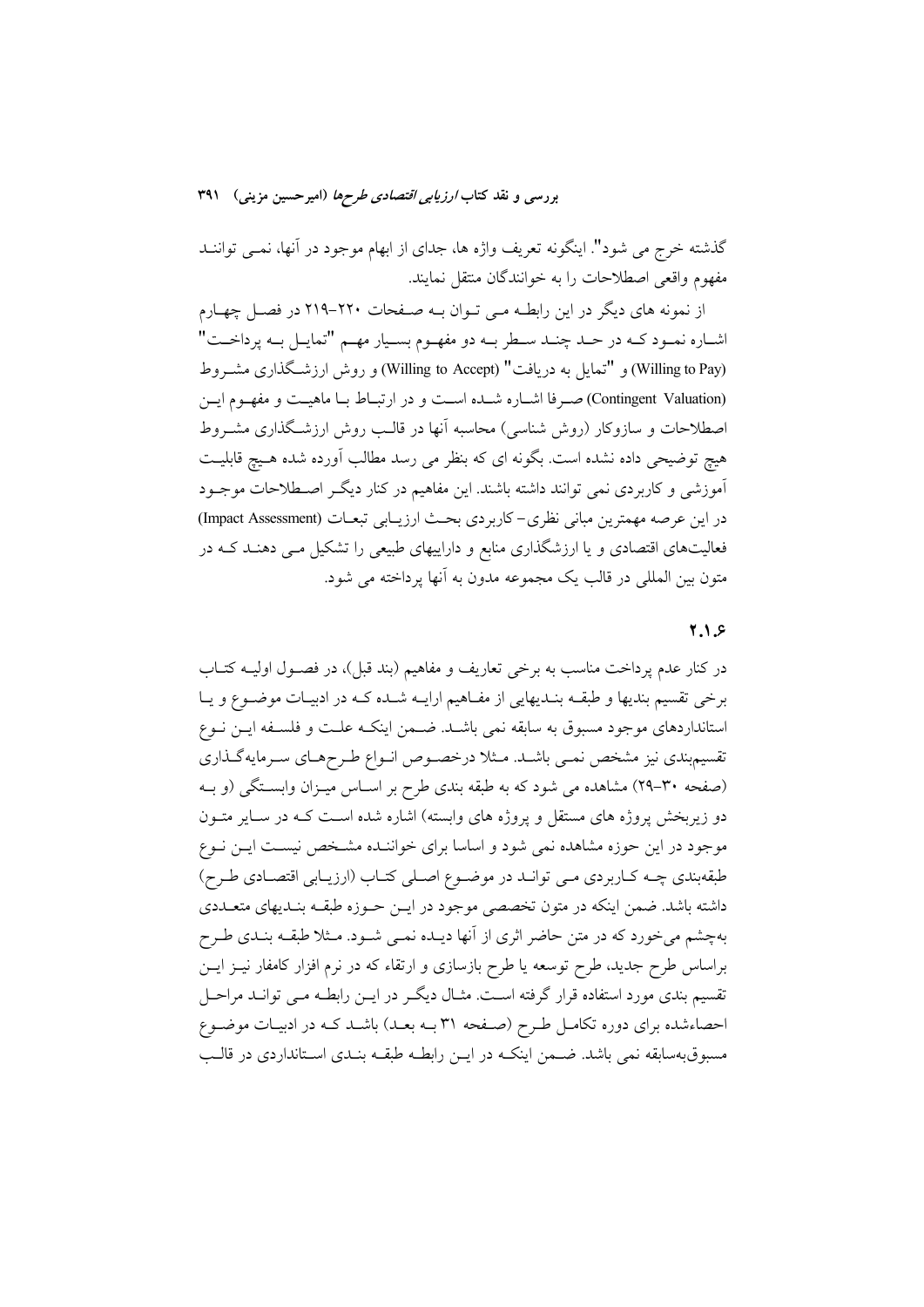چرخه حیات یک طـرح در متـون موجـود مشـاهده مـی شـود کـه مـی توانسـت حـداقل مورداشاره قرار گیرد.(مزینی، ۱۳۹۴، ۲۲–۱۸).

#### $7.1.5$

در فصل ششم تمرکز بیش از حد بر انـواع عقـود اسـلامی خواننـده را بـا متنـی مـرتبط بـا بانکداری و مالیه اسلامی روبرو می ســازد. در ایــن رابطــه همانگونــه کــه پــیش از ایــن (در ۔<br>توضیح فصل ششم نیز) مطـرح شــد عمــده محتــوای فصــل بــه معرفــی عقــود مرســوم در بانکداری اسلامی اختصاص داده شده است و تلاش نویسـندگان در برقـراری ارتبـاط میـان این مفاهیم با ادبیات ارزیابی اقتصادی طرحها (در حد چند صفحه) قرین توفیق نمــی باشــد. بگونه ای که پس از مطالعه عنوان انتخاب شده برای فصل به هیچ عنوان انتظـارات خواننــده تامین نمی گردد. ضمن اینکه قابلیت استفاده از کتاب به عنوان یک مــتن درســی –آموزشــی را نیز تحت تاثیر قرار می دهد. بنظر می رسد مهمتـرین دلیـل ایـن امـر آن باشـد اساسـا در ارزیــابی یــک طــرح تفــاوت معنــا داری میــان یــک رویکــرد اســـلامی و غیراســـلامی مشاهده نمی شود. مگر آنکه منظور صرفا ارزیابی عملکرد (کارکرد) عقود اسـلامی در تـامین مالی یک طرح باشد (زاهدی و معلمـی، ۱۳۸۹: ۶۸–۴۵) و (مزینـی، ۱۳۹۴، ۱۳۰ – ۹۶) کـه چنین برداشتی از متن مستفاد نمی گردد و ماهیتـا بــا مقولــه ارزیــابی اقتصــادی طرحهــا نیــز تفاوت دارد. لذا بنظر می رسد چنانچه این فصل بشکل موجود از متن کتــاب حــذف گــردد خدشه اي به محتواي آن وارد نمي شود. اما على رغم توضيحات فـوق، لازم اسـت مجـددا تاکید گردد که رویکرد و تلاش نویسندگان در نگارش این فصل، بعنـوان اولـین گــامهــا در ورود به این بحث (برقراری ارتباط میان دو حـوزه "ارزیــابی طرحهــا" و"عقـود اســلامی") ستودنی است و چنانچه در ویرایشهای اتی کتاب با بازبینی محتوای فصل ششم بر موضـوع فوق تمرکز شود و محتـوای علمـی قابـل قبـولی ارایــه شـود. بــدون شــک یکــی از وجــوه متمایزکننده کتاب حاضر در مقایسه با سایر متون موجود در این عرصه خواهد بود.

### $f.1.9$

در ادامه دو بحث قبل پرداختن بسیار اجمالی به برخی مطالب باعث گردیده محتوای برخبی فصول بصورت ناقص در اختیار خواننده قرار گیرد. بگونــه ای کــه کــارایی آموزشــی لازم را نداشــته باشــد. مــثلا نحــوه ورود و يــرداختن بــه مقولــه ريســك و نــرخ تنزيــل اجتمــاعي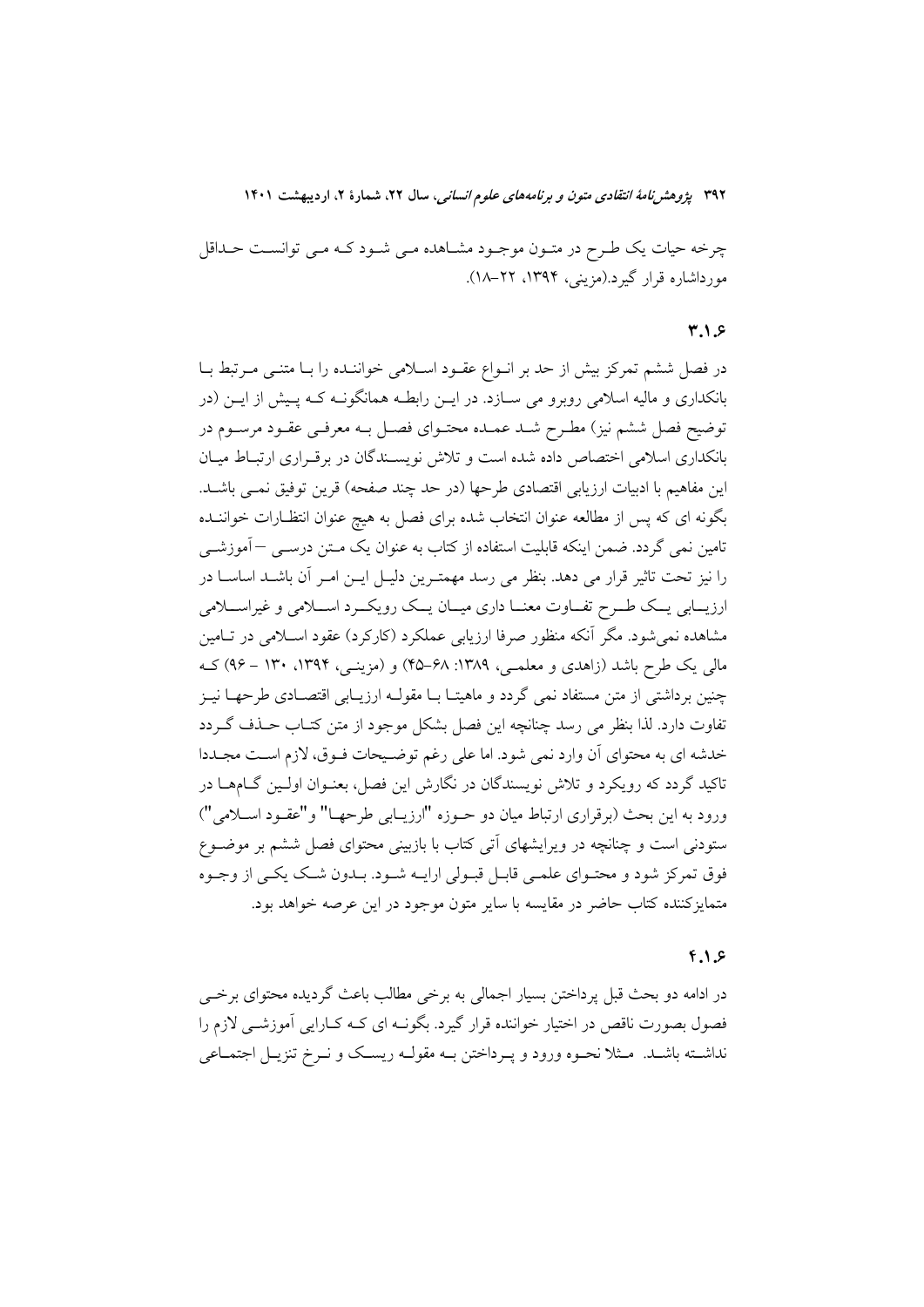(در صفحه ۲۶۹) و عدم اشاره به بخش قابل توجهي از مبـاني نظـري و كـاربردي بحـث در ادبیات موضوع تحت عنوان تصمیم گیری در شرایط عدم اطمینان، مدیریت ریسک، ارزیــابی ریسک و...، باعث گردیده قابلیت کاربردی فصل پنجم کاهش یابد. این در حـالی اسـت کـه موضوعات این فصول از کـاربردي تـرين مباحـث در ادبيـات ارزيـابي اقتصـادي طـرحهـا بهحساب میآینـد و مـی تواننـد از ابعـاد مختلـف مـورد بررسـی قـرار گیرنـد (علینقیـان و همکاران، ۱۳۹۳: فصل دهم) و (مزینی، ۱۳۹۶، ۱۱۰–۷۴).

#### ۲.۶ نقاط قوت

### $1.7.9$

بدون شک یکی از مزایا و نقاط قوت کتاب، تلاش نویسندگان در پـرداختن بــه موضــوعات مرتبط با کشورهای در حال توسعه و ایران در لابلای توضیح مطالب کتاب مـی باشــد (مـثلا در صفحه ۳۴). این رویکرد می تواند در تبیین مطالب بـرای دانشــجویان (بــویژه در مقطــع كارشناسي) بسيار مـوثر باشـد و دانشـجويان بتواننـد نسـبت بــه مصـاديق بيرونــي مطالـب مطرحشده در کتاب نیز آگاهی یابند. مشابه ایـن رویکـرد دربرخـی متـون ایـن حــوزه مــثلا بررسی طرح از ابعاد ملی (میرمطهری، ۱۳۸۸) مشاهده می شود.

### $7.7.9$

ویژگی دیگر کتاب که می توانید یکسی از وجبوه متمبایز کننیده آن بیه حسیاب آیید آوردن مثالهای متعدد (کمّی) برای اغلب موضوعات مورد بحث در کتاب است که توانسته ابعــاد و شرايط مختلف موضوعات مورد بحث را بـراي خواننـدگان بخـوبي تبيـين نمايـد و جنبـه کاربردی مباحث را نسبت به متون مشابه که بصورت توصـیفی و نظـری بــه مقولــه ارزیــابی طرح يرداخته اند (شيخ الاسلامي، ١٣٨٨) به شدت تقويت نمايد.

#### $Y,Y,8$

بحث دیگـر آوردن برخـی سـئوالات و توضـیحات در انتهـای فصـول مـی باشـد کـه در خوداًزمایی دانشجویان و ارائه برخی اطلاعات جانبی به ایشان مـی توانـد مـوثر باشـد. ایـن رویه برای همه فصول کتاب تکرار گردیده است. ضـمن اینکـه در پایـان کتـاب پاسـخ بـه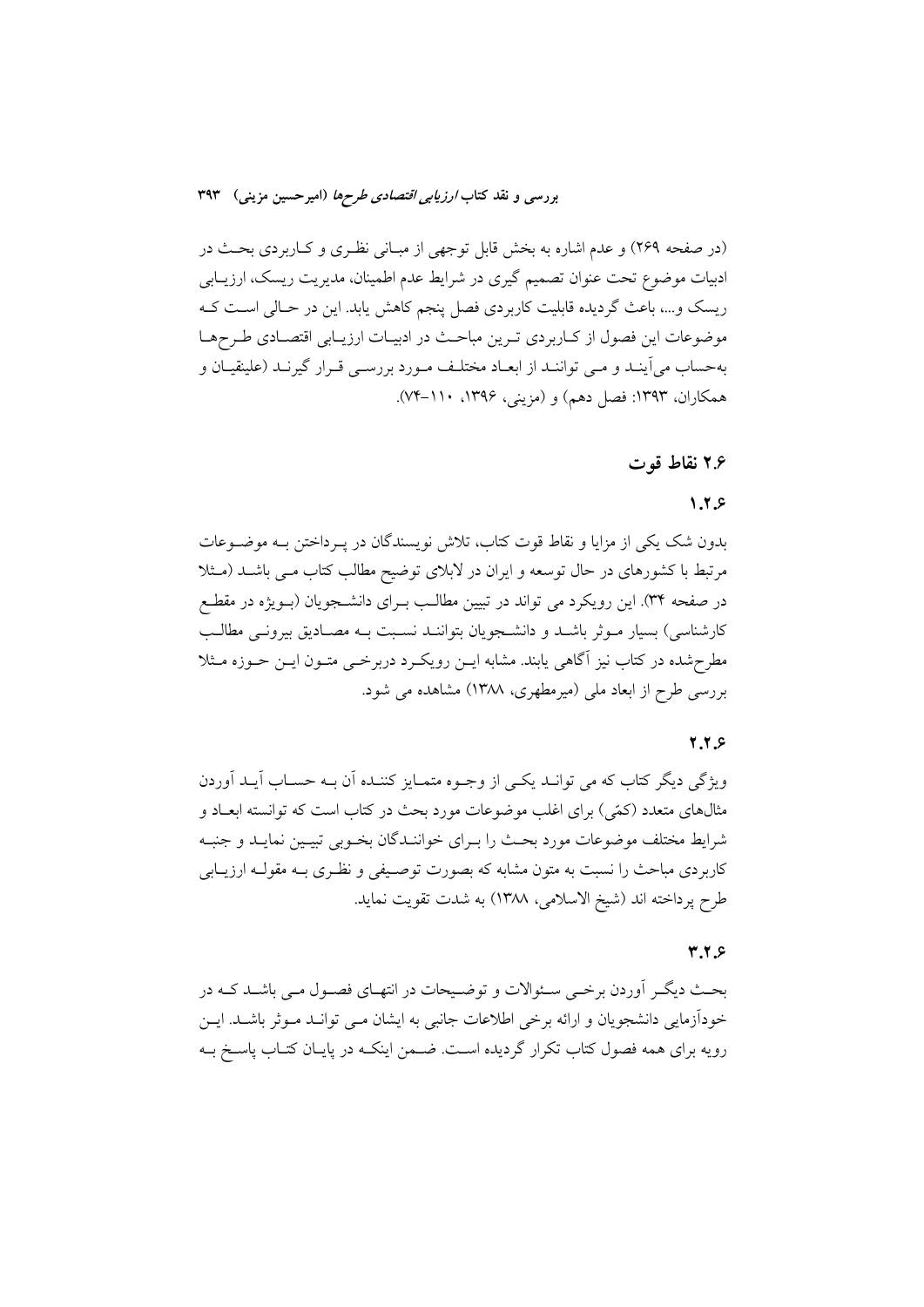منتخبی از سئوالات مطرح شده در خلال فصـول کتــاب نیــز اَورده شــده کــه بســیار جلــب توجه مي نمايد.

#### $f.7.9$

از دیگر ویژگیهای کتاب حاضر می توان به توفیق نویسندگان در توضیح مناسب نـرم افـزار کامفار (در فصل هفتم) و بیان مهمترین قابلیتهای آن در ارزیابی مـالی طرحهــا در مقایســه بــا متون مشابه (مجیدیان، ۱۳۹۵) اشاره نمود. بگونه ای که چنانچه فردی این بخش را به دقت مطالعه نماید حداقل های لازم برای کار با نرم افزار مذکور در ارزیابی یـک طـرح را کسـب خواهد نمود. جدای از بحث فـوق کیفیـت مطلـوب تصـاویر درج شـده در ایـن بخـش از خروجیهای نرم افزار نکته ای است که حتما می بایست به آن اشاره شود.

### $0.7.9$

موضوع ديگر پرداختن به بحث "ابعـاد اجتمـاعي طـرح" در فصـل چهـارم اسـت كـه در سالهای اخیر به شدت در ادبیات موضوع در عرصه بین المللی مورد تاکید قرار گرفتــه و در معدود کتابهای این حوزه (ابوالحسنی و بهرامی نیا، ۱۳۸۵: فصـل هشـتم)، (مزینـی، ۱۳۹۶: فصل ششم) مشاهده می شود.

### $9.7.9$

نهایتا ، همانگونه که نویسندگان نیز مطرح نموده اند، انطباق محتوای کتاب با سرفصــلهــای مصوب شورای تحول علوم انسانی می تواند دیگر نقطه قوت کتاب به حساب آید. درمجموع می توان اینگونه مطرح نمود که نقاط قوت فوق باعث شـده انـد کــه کتـاب موردبحث به یکی از متون کاربردی این حوزه در کشور تبدیل شود.

# ۳.۶ پیشنهادات و نکات تکمیلی

### $1.7.5$

با توجه به تعدد مطالب مطرح شده در فصول مختلف کتاب، بنظر می رسد خواننده درحـین مطالعه کتاب در برقراری ارتباط منطقی میـان مطالـب متعـدد قـرار گرفتـه در پشــت ســرهم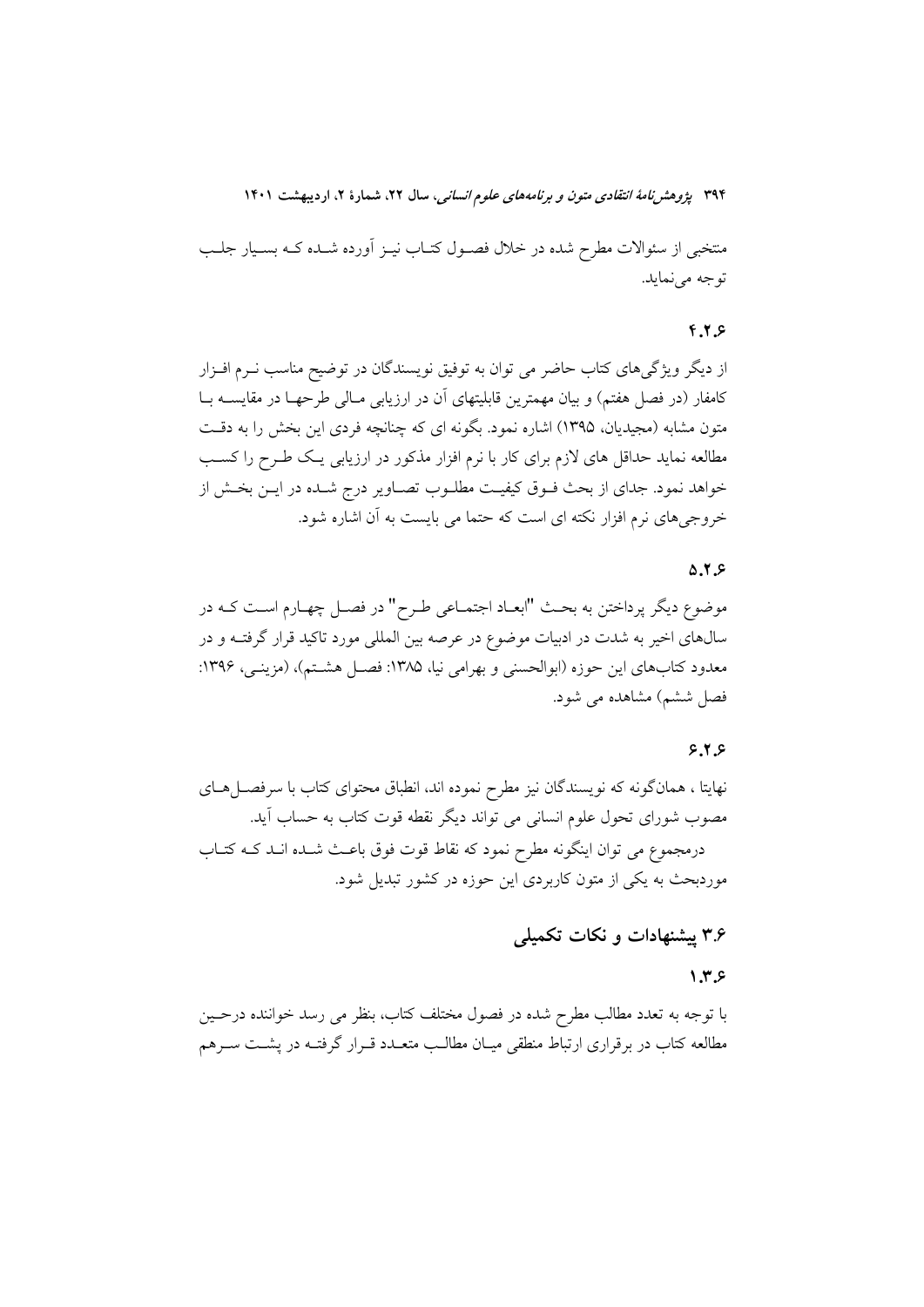دچار مشکل (و شاید سر در گمی) شود. لذا بنظر می رسـد ارائــه یـک نقشــه راه در ابتــدای فصول براي محتواي مطرح شده (مثلا در قالب يـك الگــوي مفهــومي: Conceptual Model) می تواند کارائی آموزشی و امکان پیگیری مطالب توسط خوانندگان را افـزایش دهـد. بحـث فوق بهويژه در فصول اول و چهارم شديدا جلب توجه مي نمايد.

### $Y,Y,S$

بهنظر می رسد چنانچه نویسندگان محترم در تدوین کتاب (فصول ۱، ۲، ۳ و ۴) تقسیمبنــدی رايـج موجـود در رويكردهـاي ارزيـابي يـك طـرح اعـم از ارزيـابي: "فنـي"، "بـازاري"، "اقتصادي" و "مالي" را مد نظر قرار دهنـد محتـواي كتـاب بـراي خواننـدگان ملمـوس تـر خواهد بـود. تقسـيم بنـدي فـوق در بسـياري از متـون تخصصـي موجـود در ايـن عرصـه مشاهده می شود (ابوالحسنی و بهرامی نیا، ۱۳۸۵) و (مزینی، ۱۳۹۴).

# ۷. نتیجهگیری

در مقاله حاضر ارزیابی و نقد کتاب "ارزیابی اقتصادی طرحها" در دستور کار قرار گرفت. در این راستا ضمن اشاره به ویژگیهای کلی کتـاب تــلاش گردیــد محتــوای هــر یــک از فصول به اجمال مورد اشاره قرار گیرند. بدلیل تنوع موضوعات قابل طرح در زمینـه ارزیــابی اقتصادی طرحها شاید کمتر کتابی را بتوان یافت که تمامی موضوعات این حوزه را بهخوبی پوشش داده باشد. به ویژه اینکه به مرور زمان موضوعات جدیــد و یــا ویــرایش کامــل تــر از موضوعات گذشته در ادبیات این حوزه مطرح می شوند که می توان در ارتبـاط بـا آنهـا در قالب کتابهای مستقل به تفصیل صحبت نمود که بصورت نمونه می توان به مقوله ارزیــابی تبعات طرحها (در حوزه های زیست محیطی، فرهنگی و اجتماعی و …) اشاره نمـود کــه از ادبیات روبه گسترشی در عرصـه بـین المللـی برخـوردار مـی باشـند و بسـیاری از نهـاده و تشکلهای بسین المللبی بصورت تخصصبی در ایــن عرصـه بــه فعالیـت و تولیــد محتـوا اشتغال دارند ٔ با عنایت به مطالب مطرح شده می توان تلاش نویســندگان در تــدوین کتــاب را قابلِ قبول دانست. اما همانگونه که در خلال متن مطرح شد محتوای تهیه شده بـا پـاره ای ایرادات مواجه می باشد که به نوعی نقاط ضعف آن به حساب مــی آینــد. متقــابلا برخــی از ویژگی های متن را در مقایسه با سایر متون موجود می توان بعنوان نقاط قوت آن تلقی نمـود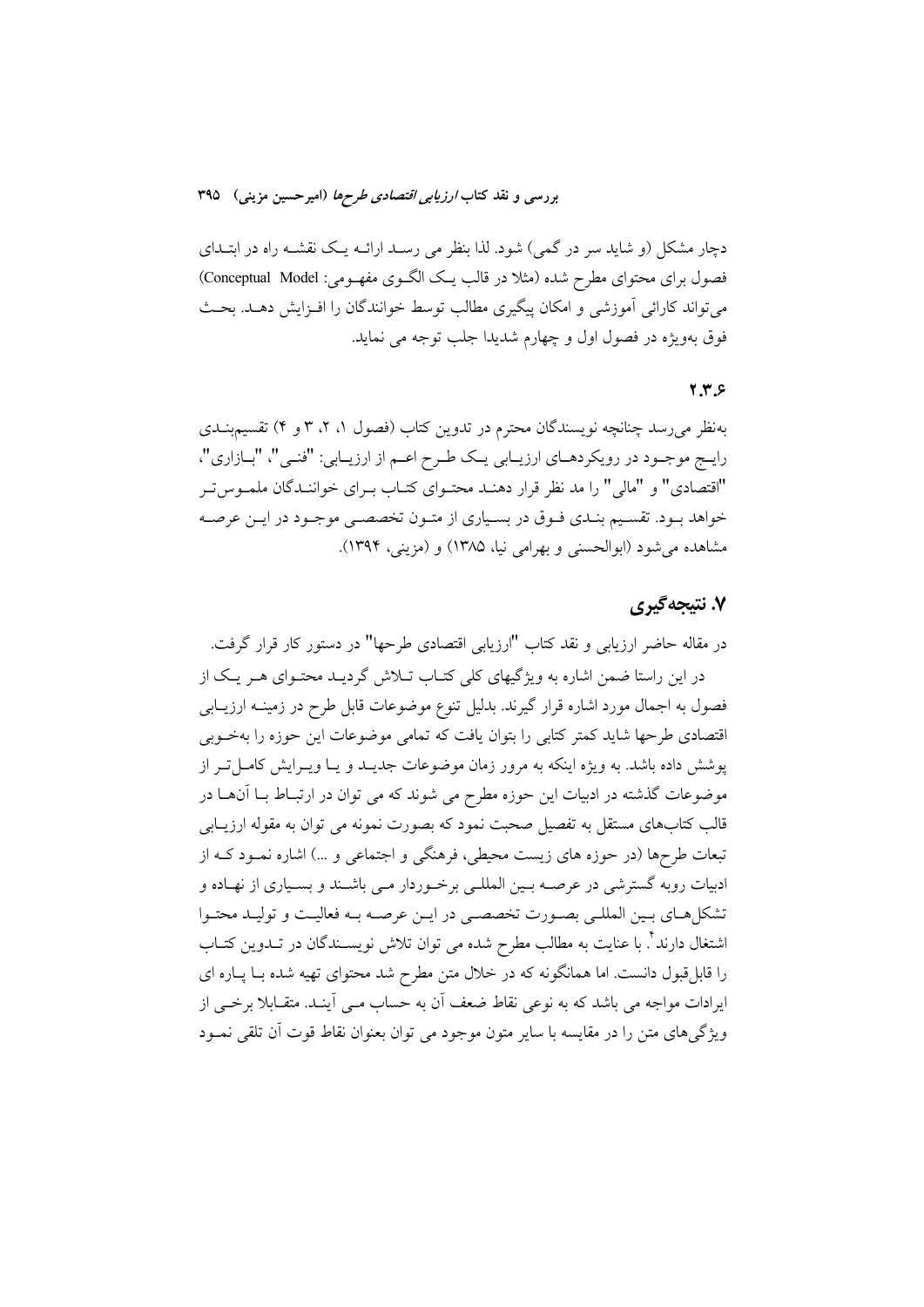که در خلال متن مقاله به آنها پرداخته شد. ضمن اینکه همزمان برخی نکات بعنوان پیشــنهاد جهت مد نظر قرار دادن در ویرایشهای آتی کتاب نیز مطرح شد.

# پىنوشتھا

- ١. لازم به ذكر است ميان اين متون و كتب معتبري كه در عرصه بـين المللـي تحـت عنـوان اقتصـاد مهندسی چاپ شده اند تشابه محتوایی بالایی دیده می شود.
- ۲. دکتر محمد نقی نظرپور (۹۶-۱۳۴۲) در سال ۱۳۹۶ در یک حادثـه راننـدگی جـان بجـان آفـرین تسليم نمودند.
	- ۳. بصورت نمونه می توان به نرم افزارهای Business Planner ، COMFAR و … اشاره نمود.
- ۴. در این رابطه می توان به انجمن بین الملله ارزیابی تبعـات International Association for Impact) (Assessment اشاره نمود.

### كتابنامه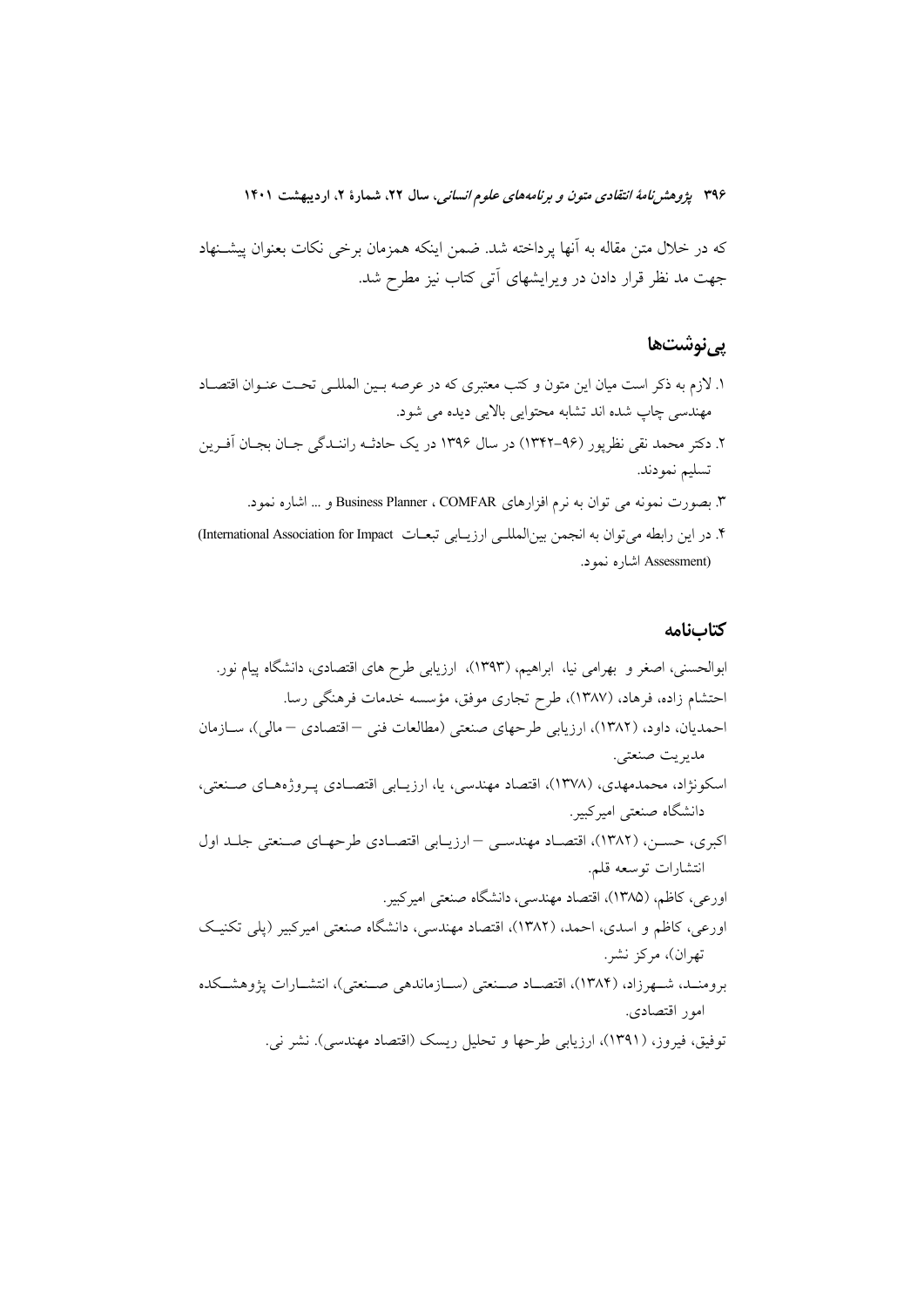جعف بي صـميمي، احمـد، (١٣٧۶)، مبــاني اقتصــاد مهندســي، انتشــارات دانشــگاه علــوم و فنو ن ماز ندر ان. دانش جعفری، داود و حیدری، حســن و نصــرتیان نســب، محســن (متــرجم)، (۱۳۹۴)، تئــوری و مسائل اقتصاد مهندسی، نوشته ویلیام ای سودر–خوزه اّ سپالویدا —بـایرون اس گوتفریــد، نشــر نور علم. زاهدی، محمد و معلمـی مژگـان، (۱۳۸۹)، ارزیـابی طرحهـای اقتصـادی، انتشـارات دانشـگاه پيامنور. زاهدي، محمد و معلمي مژگـان، ارزيـابي طرحهـاي اقتصـادي، انتشـارات دانشـگاه پيـام نـور، (چاپ اول) ۱۳۸۹. سازمان برنامه و بودجه، (۱۳۷۷)، راهنمای کاربرد اقتصـاد مهندسـی در پـروژه هـای توسـعه و مدیریت منابع أب، مرکز مدارک اقتصادی — اجتماعی و انتشارات سازمان برنامه و بودجه. سلطانی، غلام ضا، (۱۳۶۹)، اقتصاد مهندسی، دانشگاه شیراز، ۱۳۶۹. سيد علي زيتون نژاد موسويان (مترجم)، (١٣٩٣)، مبـاني اقتصـاد مهندسـي (ارزيـابي اقتصـادي پروژه های صنعتی)، نوشته لیلند بلانک و أنتونی تارکوئین،نشر أوای نور. سید مطهری، سیدمهدی، (۱۳۷۴)، ارزیابی طرحهای تولیدی خنی، اقتصـادی ، مـالی- (کـاربردی)، انتشارات چاپ و نشر بازرگانی . سيد حسيني، محمد و توسلي حضـوري ، بيــژن (متـرجم)، (١٣٧٧)، نظريــه و مســائل اقتصــاد مهندسي، نوشته: جــوزه – اً– ســپولودا، ويليــام – را – ســودر، بــايرون – اس – گاتفريــد– تهران: صنايع ايران. سیدحسـینی، محمـد، (۱۳۷۵)، اقتصـاد مهندسـی و آنــالیز تصــمیم گیــری، دانشـگاه علــم و صنعت ابران. شیخ الاسلامی، رضا، (۱۳۸۸)، اصول طراحی و تحلیل اقتصادی برای مهندسین و کارشناسـان، نشـر علم کشاورزی ایران. علینقیان، مهدی و رستمی،قادی، میلاد و موبد، فرشید. (۱۳۹۳)، اقتصاد مهندسی، نشر آتی نگر . غیور، ژوبین و کثیرزاده، مجتبی، (۱۳۸۸)، ا قتصاد مهندسی، دانشگاه صنعتی شریف. فتاحی، امیرافشین و دوکوهکی، پرشنگ و فرهنگ مقدم، بابک( مترجم)، (۱۳۹۲)، اقتصـاد مهندســی: نظريه ها و كاربردها، نوشته تد جي. اشنباخ، جهاد دانشگاهي دانشگاه صنعتي اميركبير. مجیدیان، داود، (۱۳۹۵)، ارزیابی طرح های صنعتی: مطالعات فنـی - اقتصـادی – مـالی، سـازمان مديريت صنعتي.